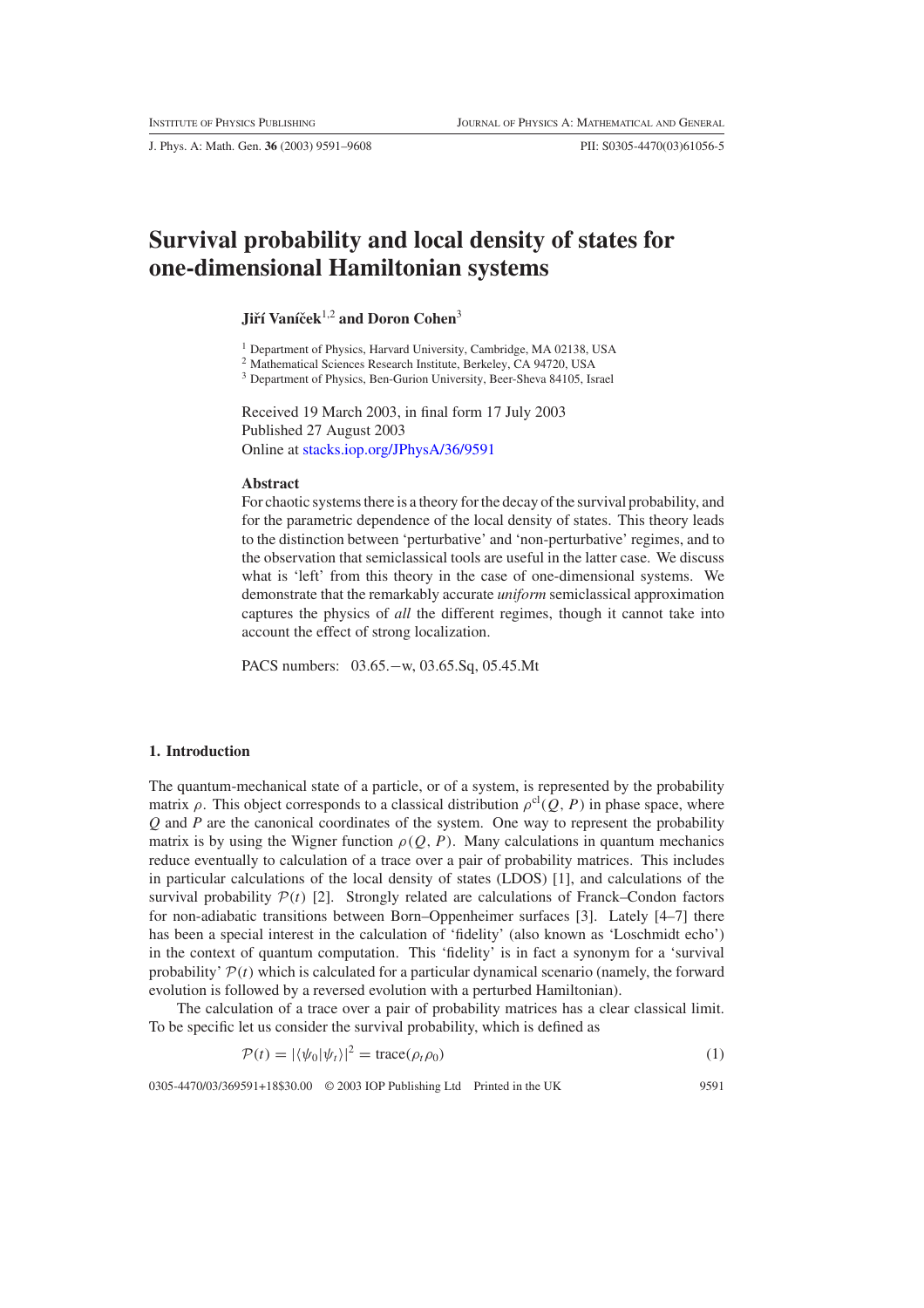where  $\rho_t$  and  $\psi_t$  are the probability matrix and the associated wavefunction of an evolving quantum-mechanical pure state. In the Wigner representation the trace operation means  $dQ dP/(2\pi\hbar)^d$  integral over phase space, where *d* is the number of freedoms. It should be emphasized that the Wigner representation is quantum-mechanically exact. The classical limit/approximation is obtained by treating  $\rho(Q, P)$  as a classical distribution, whose evolution is governed by classical equations of motion.

To take the classical limit as a leading order approximation for  $P(t)$  is one possibility. Another possibility is to use perturbation theory, in particular the 'Fermi golden rule' (FGR). It should be obvious that the results that are obtained by using these methods are typically very different from each other.

A major objective of recent studies [8] is to understand the limitations of perturbation theory on the one hand, and to explore the capabilities of the semiclassical tools, on the other. A specific question is whether the decay of  $P(t)$  is of perturbative nature (e.g. FGR type<sup>4</sup>), or else whether it is of classical nature ('semiclassical' type). The main approach to this question is to allow the specification of a control parameter that represents the 'strength' of a perturbation. Depending on the value of this control parameter one may have either perturbative or semiclassical behaviour. The first publications [1, 11] that took this approach, led to the distinction between 'perturbative' and 'non-perturbative' regimes, and to the realization that the 'semiclassical' behaviour is contained in the 'non-perturbative' regime. Later [5] the idea was adopted in the context of 'fidelity' studies.

The above-mentioned studies have mainly concentrated on quantized *chaotic* systems. The chaos assumption allows simplification of certain calculations. In particular one can invoke the random matrix theory (RMT) conjecture, in order to obtain some 'generic' results. The natural question that arises is whether some of the general theory regarding the LDOS and  $P(t)$ , applies also to the world of one-dimensional  $(d = 1)$  systems.

A central observation in the theory of quantized chaotic systems is the existence of two distinct energy scales. One is the mean level spacing  $(\Delta \propto \hbar^d)$ , while the other is the bandwidth  $(\Delta_h \propto \hbar)$ . The latter is semiclassically related to the correlation time of the classical motion. The dimensionless bandwidth is defined as  $b = \Delta_b/\Delta$ . The classical limit  $(h \to 0)$  of a quantized chaotic system  $(d > 1)$  is characterized by  $\Delta \ll \Delta_b$  and hence  $b \gg 1$ . But in one-dimensional systems  $(d = 1)$  we do not necessarily have this separation of energy scales. For some typical perturbations  $b = \mathcal{O}(1)$ . We shall explain that in such a case there is no FGR regime in the theory. A necessary, but not sufficient, condition for having a FGR regime in one-dimensional systems is to have  $b \gg 1$ . This means that 'small features' should characterize the phase-space manifolds that support the perturbed (or evolving) quantummechanical states.

The analysis of one-dimensional  $(d = 1)$  systems is highly non-universal, but typically allows analytical calculations that go well beyond the leading semiclassical approximation. In particular, we demonstrate the capabilities and the limitations of the uniform approximation [12, 13].

The outline of this paper is as follows: in section [2](#page-2-0) we define some simple prototype models. In section [3](#page-3-0) we define the main objects of the studies which are the LDOS and the survival probability  $P(t)$ . In section [4](#page-3-1) we discuss the issue of quantum–classical correspondence (QCC) and make the distinction between 'semiclassical' and 'perturbative' approximations. In sections [5](#page-4-0) and [6](#page-6-0) we discuss the notion of 'regimes' in the context of LDOS studies. In sections [7](#page-7-0) and [8](#page-8-0) we discuss the existence of LDOS regimes in 1D within

<sup>4</sup> In section 5 we explain that perturbation theory can lead to either no decay, or Gaussian decay, or Wigner-type decay. The latter can be regarded as the outcome of FGR transitions.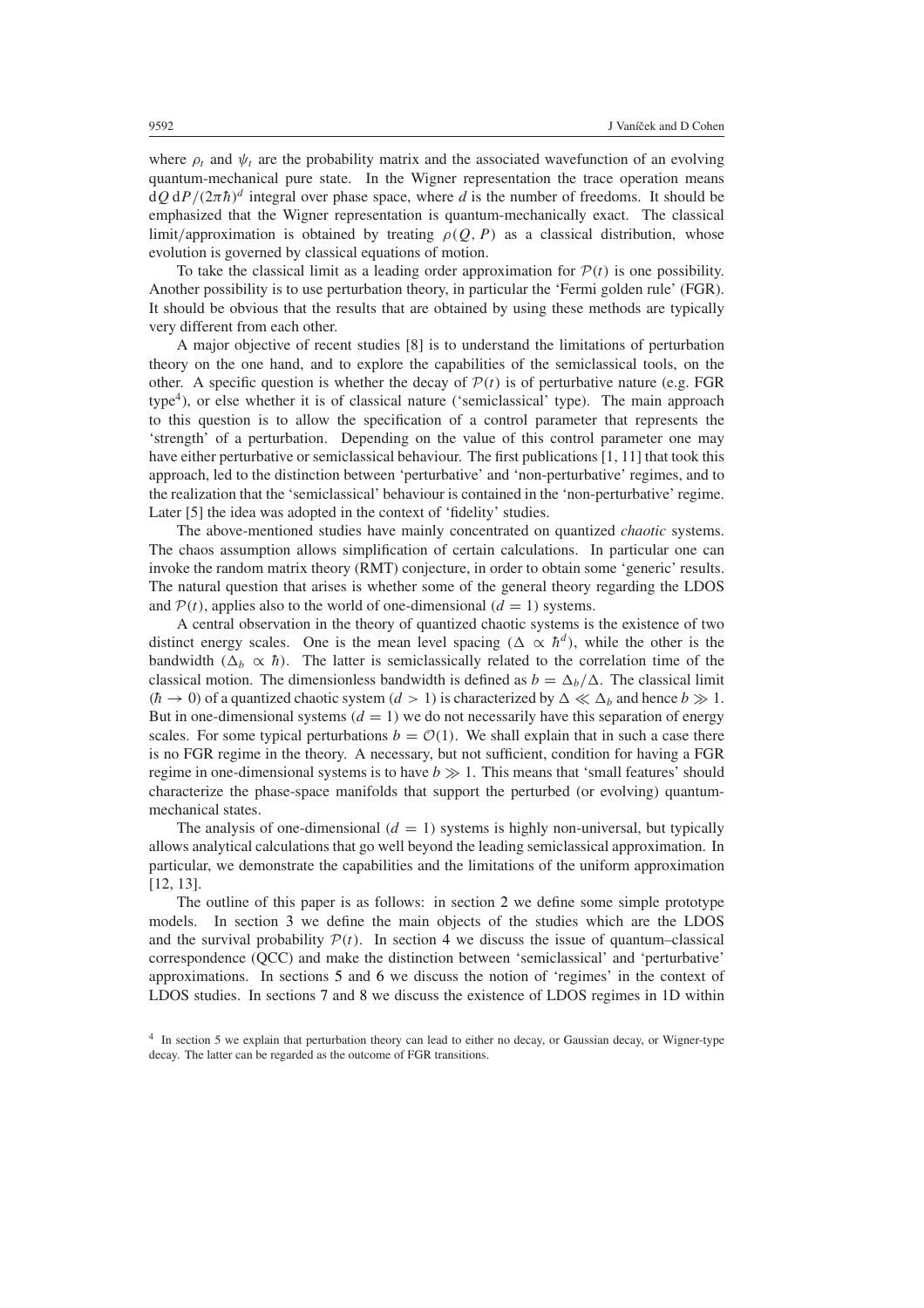the framework of a uniform approximation. In section [9](#page-10-0) we discuss the implication of the strong localization effect. In section [10](#page-10-1) we extend the general consideration into the context of survival probability studies. Conclusion and final remarks are summarized in section [11.](#page-11-0) The appendices are an integral part of the paper. They contain details of derivations and have not been integrated into the main text in order to simplify the presentation of the physical picture.

#### <span id="page-2-0"></span>**2. Definition of the models**

<span id="page-2-1"></span>In this paper we are going to consider one-dimensional model systems. The simplest is the deformable harmonic oscillator:

$$
\mathcal{H}(Q, P; x) = \frac{1}{2}(xP)^2 + \frac{1}{2}(Q/x)^2 \tag{2}
$$

where  $(Q, P)$  are the canonical coordinates, and *x* is a constant parameter. The energy surfaces  $H(Q, P; x) = E$  are ellipses in phase space. We shall assume that  $E \gg 1$ . Without loss of generality we shall regard  $x = x_0 = 1$  as the 'unperturbed' value of the parameter *x*. Later we shall assume that  $\delta x \equiv (x - x_0)$  is small in a *classical* sense. Namely  $\delta x \ll 1$ . Then it is possible to write the Hamiltonian as  $\mathcal{H} = \mathcal{H}_0 + \delta \mathcal{H}$ , where

$$
\mathcal{H}_0 = \mathcal{H}(Q, P; x_0 = 1) = \frac{1}{2}(P^2 + Q^2)
$$
\n(3)

$$
\delta \mathcal{H} = \delta x \left. \frac{\partial \mathcal{H}}{\partial x} \right|_{x=1} = \delta x (P^2 - Q^2). \tag{4}
$$

Note that the perturbation  $\delta x$  is allowed to be large in a quantum-mechanical sense: many levels can be 'mixed' by the perturbation *δ*H.

<span id="page-2-2"></span>A more complicated case is to consider a particle in a ring (one-dimensional box with periodic boundary conditions). The Hamiltonian is of the general form

$$
\mathcal{H}(Q, P; x) = \frac{1}{2m}P^2 + xV(Q).
$$
\n<sup>(5)</sup>

Without loss of generality we can take  $m = 1$  as the mass of the particle, and  $L = 2\pi$ as the perimeter (length) of the ring. The parameter  $x$  controls the 'height' of the potential landscape. Naturally we shall regard  $x_0 = 0$  as the unperturbed value of x. We shall consider the case of a single 'bump' where

$$
V(Q) = V_0 \exp[-(Q - Q_0)^2 / 2\ell^2].
$$
\n(6)

<span id="page-2-4"></span><span id="page-2-3"></span>It is implicitly assumed that  $\ell \ll L$ . The Fourier components of this potential are  $|\tilde{V}(k)| = V_0 \ell \exp[-(k\ell)^2/2]$ . Hence the non-vanishing  $(|k\ell| < 1)$  Fourier components satisfy  $|\tilde{V}(k)| \approx V_0 \ell$ . If we have many bumps, then we have a 'disordered' potential

$$
V(Q) = \sum_{\alpha} (\pm \text{random}) V_0 \exp[-(Q - Q_{\alpha})^2 / 2\ell^2]. \tag{7}
$$

Here we implicitly assume that the bumps are non-overlapping and randomly distributed along the ring, such that the correlation function  $\langle V(Q+r)V(Q) \rangle$  is characterized by the correlation length  $\ell$ . Consequently, the non-vanishing ( $|k\ell| < 1$ ) Fourier components of the potential satisfy  $|\tilde{V}(k)| \approx V_0 \ell \times \sqrt{L/\ell}$ . Note that the phases of the Fourier components look 'random', unlike the case of a single bump.

All models that we have introduced are of the generic form  $H = H_0 + \delta H$ . The representation in the basis that is determined by the unperturbed Hamiltonian is

$$
\mathcal{H} \mapsto \mathbf{E} + \delta x \mathbf{B} \tag{8}
$$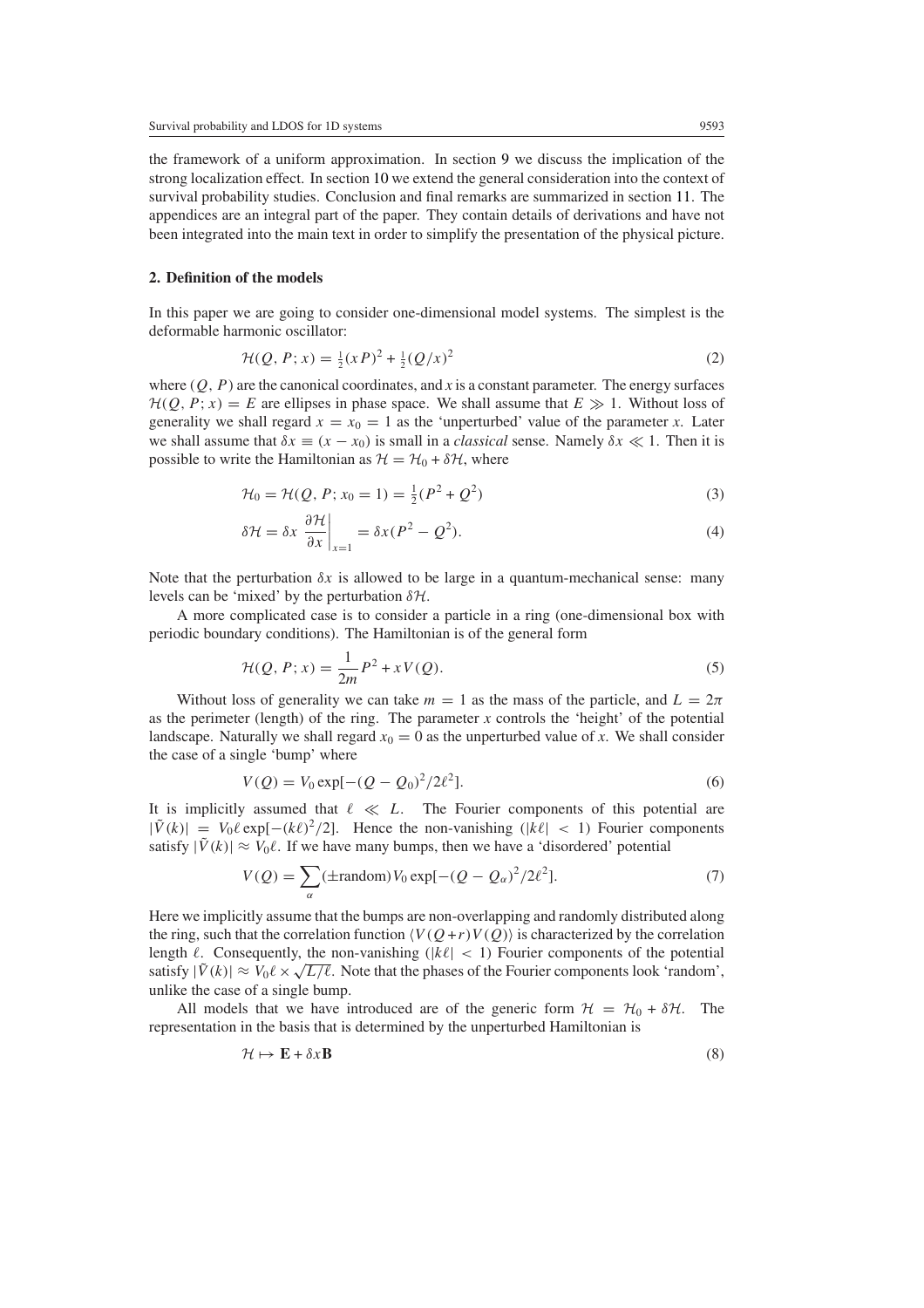where  $\mathbf{E} = \{E_n\}$  is a diagonal matrix consisting of the eigenenergies of the unperturbed Hamiltonian. With scaled parameters, such that  $\hbar = 1$ , the mean level spacing of the eigenenergies is  $\Delta = 1$  for Hamiltonian [\(2\)](#page-2-1) and  $\Delta = \sqrt{2E}$  for Hamiltonian [\(5\)](#page-2-2). The matrix **B** corresponds to the perturbation. It is a banded matrix. The bandwidth is *b*. It is defined such that 2*b* is the number of levels which are coupled by the perturbation. For the Hamiltonian [\(2\)](#page-2-1) we have  $b = 1$ , because only neighbouring levels of the de-symmetrized Hamiltonian  $(|n - m| = 2)$  are coupled by the perturbation  $\delta \mathcal{H}$ . For the Hamiltonian [\(5\)](#page-2-2) the bandwidth is  $b = L/\ell$ . See section [7](#page-7-0) for details. Thus for the latter model we may have  $b \gg 1$ .

## <span id="page-3-0"></span>**3. Definitions of**  $P(n|m)$  and  $P(t)$

Let  $|n(x)\rangle$  and  $E_n(x)$  be the eigenstates and the corresponding eigenvalues of the Hamiltonian  $H(Q, P; x)$ . We define the 'parametric' kernel

$$
P(n|m) = |\langle n(x)|m(x_0)\rangle|^2 = \text{trace}(\rho_n \rho_m). \tag{9}
$$

<span id="page-3-4"></span>Note that for  $\delta x = 0$  we have  $P(n|m) = \delta_{nm}$ . Given a reference state  $|m(x_0)\rangle$  this kernel can be regarded as a probability distribution with respect to *n*. The LDOS is just a scaled version of this kernel, namely

$$
P(\omega) = \sum_{n} P(n|m) 2\pi \delta(\omega - [E_n(x) - E_m(x_0)]). \tag{10}
$$

One important measure that characterizes the LDOS is its variance:

$$
\delta E^2 = \sum_n P(n|m)(E_n - E_m)^2.
$$
 (11)

In the next section we shall explain that the variance has a special role in the theory of the LDOS.

<span id="page-3-3"></span>The survival probability of the state  $|m(x_0)\rangle$  evolved by the perturbed Hamiltonian  $H(Q, P; x)$  can be written as  $P(t) = |F(t)|^2$ , where

$$
F(t) = \langle m(x_0) | e^{-it(\mathcal{H} - E_m)} | m(x_0) \rangle.
$$
 (12)

In the above definition we have taken  $E = E_m$  as the natural reference for the energy. With this definition we see that  $F(t)$  is just the Fourier transform of the LDOS. We note that in more complicated scenarios a simple Fourier transform relation between  $F(t)$  and  $P(\omega)$  does not exist [6].

#### <span id="page-3-1"></span>**4. Quantal–classical correspondence (QCC)**

The classical limit/approximation for the LDOS kernel  $P(n|m)$  is obtained by taking for the Wigner function  $\rho_n(Q, P) \approx \rho_n^{\text{cl}}(Q, P)$ , where  $\rho_n^{\text{cl}}(Q, P) \propto \delta[\mathcal{H}(Q, P; x) - E_n(x)]$  is the corresponding classical microcanonical distribution. For the deformable harmonic oscillator one obtains (appendix A)

$$
P^{\text{cl}}(n|m) \approx \frac{1}{\pi} \frac{1}{\sqrt{4(\delta x/x)^2 E^2 - (E_n - E_m)^2}}.
$$
\n(13)

<span id="page-3-2"></span>The dispersion (square root of the variance) is

$$
\delta E^{\text{cl}} = \sqrt{2} \left( \frac{\delta x}{x} \right) E. \tag{14}
$$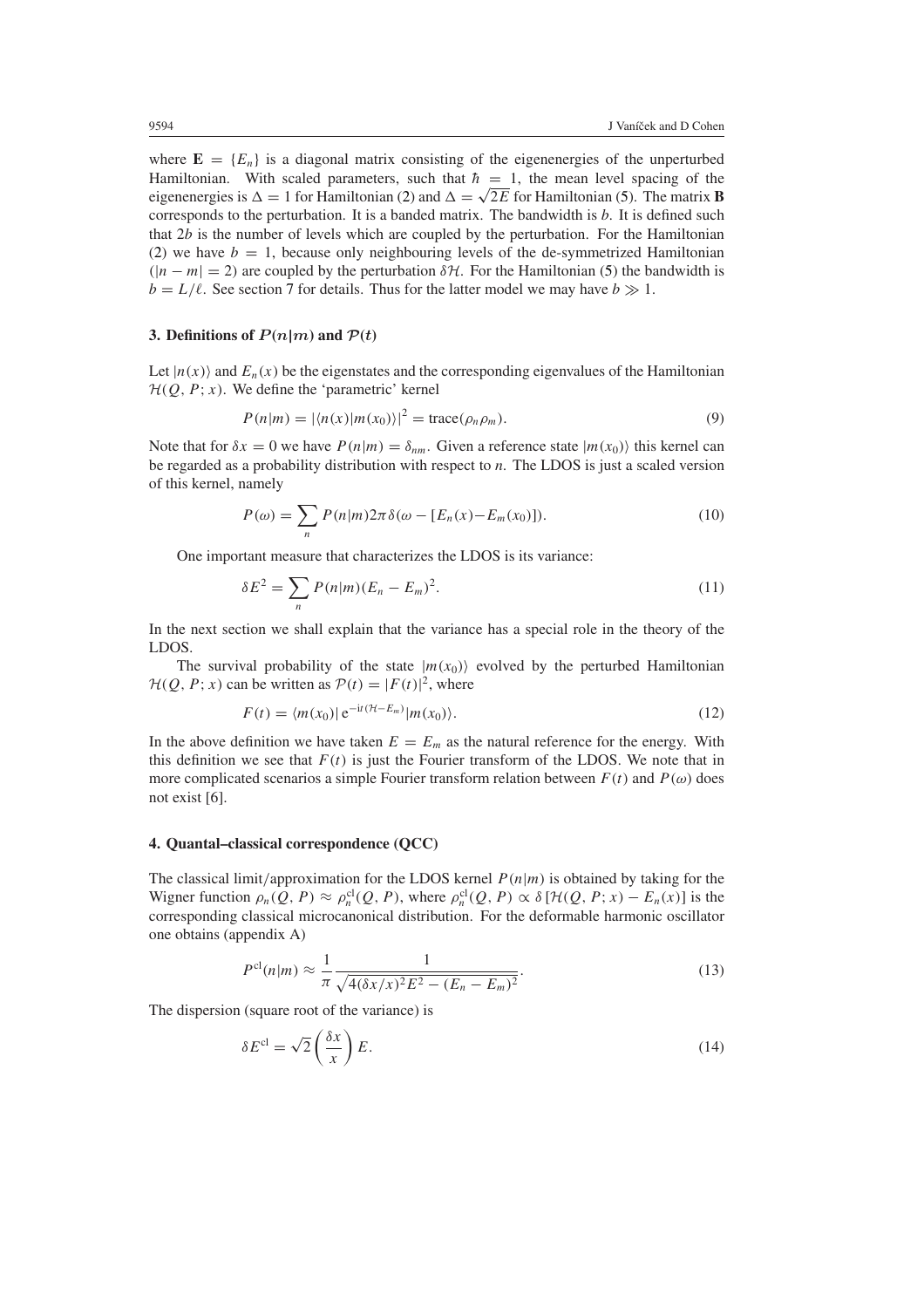<span id="page-4-1"></span>What about the quantum-mechanical LDOS? The simplest limit that can be considered is first-order perturbation theory (FOPT). One obtains (appendix B)

$$
P^{\text{prt}}(n|m) \approx \delta_{nm} + \frac{1}{4} \left(\frac{\delta x}{x} E\right)^2 \delta_{|n-m|,2} \qquad \text{[FOPT]}.
$$
 (15)

This result is very different from the classical result. Therefore we say that there is no 'detailed QCC'. On the other hand, one easily calculates the variance. One obtains  $\delta E = \delta E^{cl}$ . We call the latter equality 'restricted QCC'.

It is possible to write an exact analytical expression for the quantum-mechanical LDOS (see appendix A). But this expression is not very useful since its complexity makes it virtually impossible to extract the simple limits in various regimes. It is more illuminating to obtain a uniform approximation (appendix C)

$$
P^{\text{uniform}}(n|m) \approx \left[J_{(m-n)/2}\left(\frac{\delta x}{x}E\right)\right]^2.
$$
 (16)

In figure [1](#page-5-0) we demonstrate that the uniform approximation is almost indistinguishable from the exact result for any value of *δx*. One can verify that this approximation reduces to the FOPT result [\(15\)](#page-4-1) in the parametric regime  $\delta x \ll (x/E)$ . Disregarding an oscillatory component it reduces to the semiclassical result [\(13\)](#page-3-2) in the parametric regime  $\delta x \gg (x/E)$ . The two regimes are separated by the quantum-mechanical parametric scale  $\delta x_{\text{nrt}} = (\hbar \omega_{\text{osc}}/E)x$ . For the convenience of the reader we have reverted here to non-scaled units (with our scaling  $\omega_{\rm osc} = 1$  and  $\hbar = 1$ ).

The example above demonstrates some general observations regarding the LDOS. On the one hand we have restricted OCC, which means  $\delta E = \delta E^{cl}$ . It can be proved that this type of QCC holds in general [14]. The proportionality  $\delta E \propto \delta x$  is guaranteed by the classical linearization condition, which is a fixed assumption in this paper (in the present example it means  $\delta x \ll x$ ). On the other hand, we do not have in general detailed QCC, which means that the approximation  $P(n|m) \approx P^{cl}(n|m)$  holds only in a specific parametric regime. In the above example we have only two parametric regimes:

- The 'perturbative regime'  $(\delta x \ll \delta x_{\text{prt}})$ 
	- in which (in this example) FOPT can be used.
- The 'non-perturbative regime'  $(\delta x > \delta x_{\text{ort}})$

in which (in this example) the semiclassical approximation can be used.

Hence upon quantization there is only one parametric scale in the theory  $(\delta x_{\text{nt}} \propto \hbar)$ . This parametric scale marks a border between the perturbative and the non-perturbative regimes.

#### <span id="page-4-0"></span>**5. Regimes in the case of chaotic systems**

In case of chaotic systems the generic case is having three regimes. The 'perturbative regime' is subdivided into a 'FOPT regime' and a Wigner*/*Lorentzian*/*core-tail*/*FGR regime. In the latter case the various names mean the same, and we shall use from now on the term 'Wigner regime'. The FOPT regime is defined as the parametric regime where we can use first-order perturbation theory (FOPT):

$$
P^{\text{prt}}(n|m) \approx \delta_{nm} + \delta x^2 \frac{|\mathbf{B}_{nm}|^2}{(E_n - E_m)^2}
$$
 [FOPT]. (17)

<span id="page-4-2"></span>The condition for the validity of this approximation is  $\delta x \ll \delta x_c$ , where  $\delta x_c = \Delta/\sigma$ . Here  $\Delta$  is the mean level spacing, and  $\sigma$  is defined as the RMS value of the 'in-band' off-diagonal elements of the **B** matrix.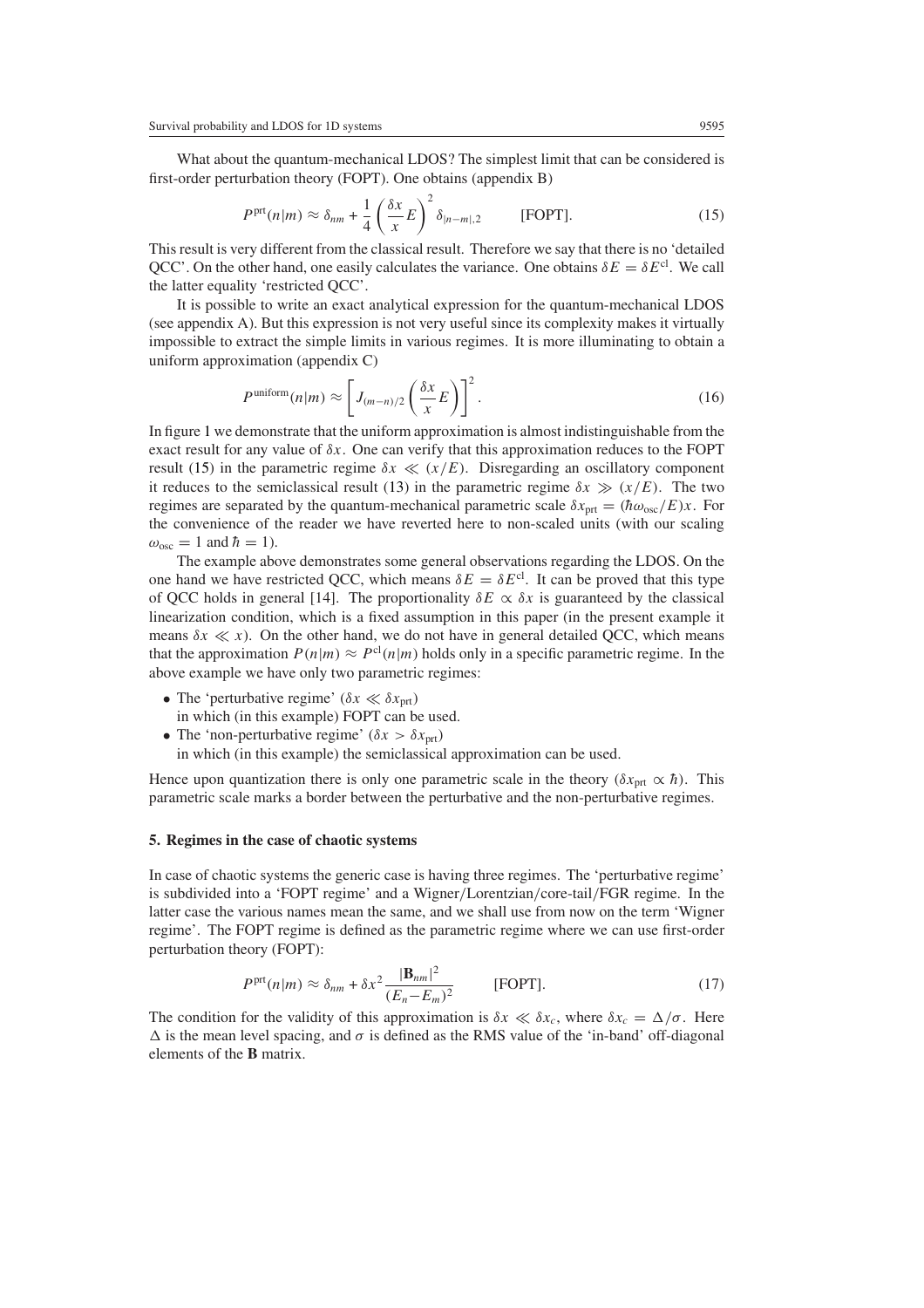

<span id="page-5-0"></span>**Figure 1.** The local density of states for  $E=100$ . (*a*) For  $(\delta x/x)E = 0.5$  (perturbative regime). (*b*) For  $(\delta x/x)E = 2$  (intermediate regime). (*c*) For  $(\delta x/x)E = 20$  (semiclassical regime). In each panel the thick dashed line is the exact result, the solid line is the uniform result, the dashed-dotted line is the classical result and the solid circles are the perturbative result. The classical result is divided by 2 for a reason which is explained at the end of appendix A.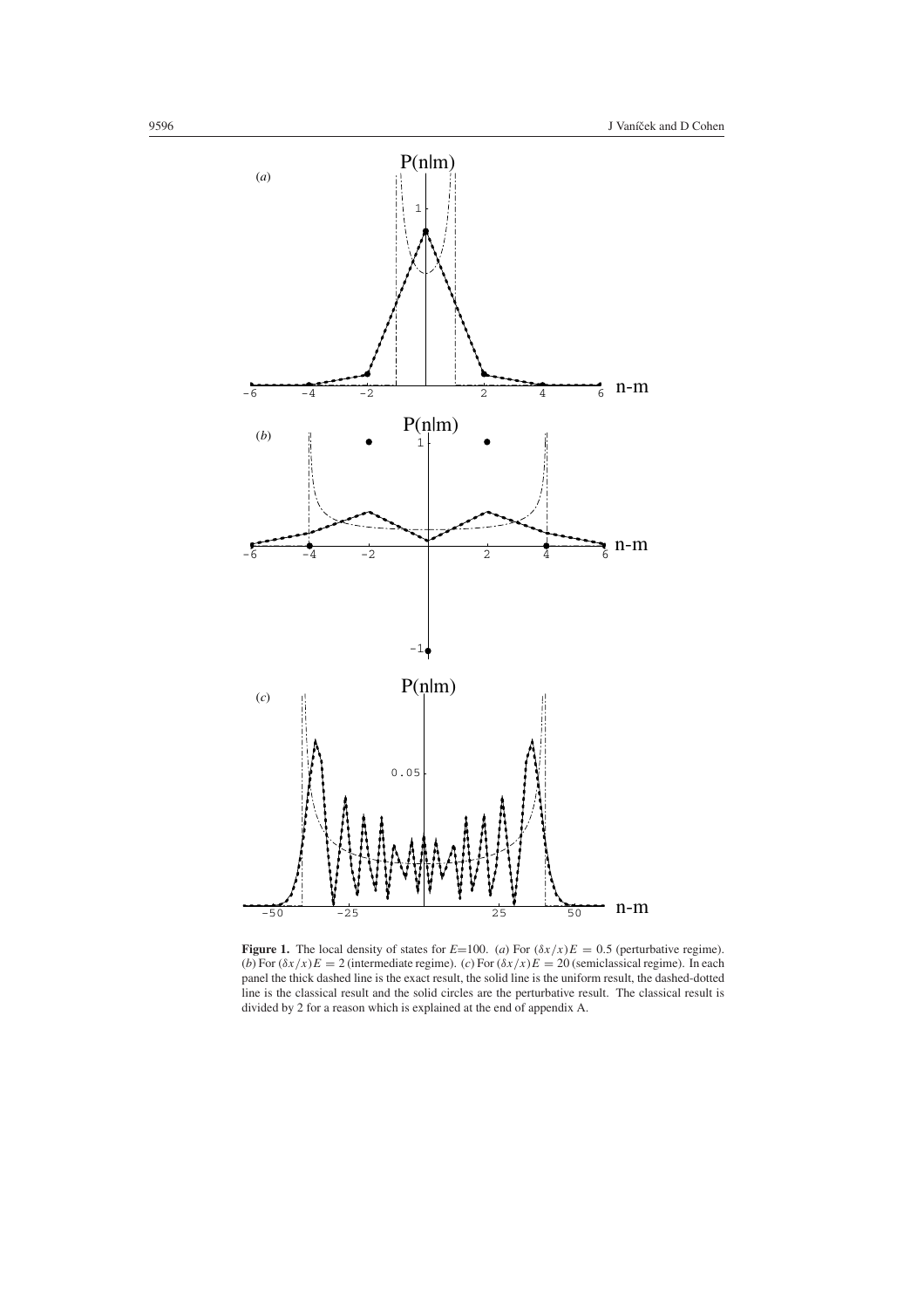<span id="page-6-1"></span>Outside the 'FOPT regime' we can still use first-order perturbation theory for the *tails* of the LDOS [10]. This leads to a generalized Wigner's Lorentzian (a more meaningful name is 'core-tail structure'):

$$
P^{\text{prt}}(n|m) \approx \delta x^2 \frac{|\mathbf{B}_{nm}|^2}{\left[\Gamma(\delta x)/2\right]^2 + (E_n - E_m)^2}
$$
 [Wigner]. (18)

The width parameter  $\Gamma(\delta x)$  is determined so as to have proper normalization  $\left(\sum_{n} P(n|m) = 1\right)$ . For strongly chaotic systems, for which the band profile is quite flat, it follows that the 'core' width is  $\Gamma \approx (\delta x/\delta x_c)^2 \Delta$ . The 'core-tail' approximation makes sense as long as we have separation of energy scales  $\Gamma(\delta x) \ll \Delta_b$ , where  $\Delta_b = b\Delta$  is the bandwidth in units of energy. This translates into the condition  $\delta x \ll \delta x_{\text{ort}}$  where

$$
\delta x_{\rm pt} = \sqrt{b} \delta x_c. \tag{19}
$$

The 'core-tail' approximation [\(18\)](#page-6-1) can be regarded as the outcome of perturbative summation of diagrams to infinite order: the FOPT diagrams are re-iterated, while the interference terms are neglected. In time domain analysis this corresponds to a *Markovian approximation* for the survival probability  $P(t)$ , leading to an exponential decay. Hence we say that there is a *perturbative regime* that includes the FOPT sub-regime, and the Wigner sub-regime. In the Wigner sub-regime we need *all orders* of perturbation theory leading to FGR transitions and Wigner decay. On the other hand, in the FOPT sub-regime there is *no decay*. This can be easily deduced by Fourier transforming the LDOS which is associated with equation [\(17\)](#page-4-2): up to negligible first-order correction, the survival amplitude  $F(t)$  comes out as a pure phase factor, whose absolute value squared is  $P(t) \approx 1$ . It is appropriate at this point to make a connection with recent fidelity studies [4]. There, it is customary to consider the dynamics of a wavepacket that is a superposition of many eigenstates. Consequently, in fidelity studies, there is an effective averaging over the survival amplitude  $F(t)$ , leading (in the FOPT regime) to a slow Gaussian decay which is trivially related to the statistics of the first-order correction to the eigenenergies.

We can summarize this section by stating that in case of a generic quantized chaotic system we have three regimes as follows:

- The FOPT regime  $(\delta x \ll \delta x_c)$ , where equation [\(17\)](#page-4-2) can be trusted.
- The Wigner (perturbative) regime  $(\delta x_c \ll \delta x \ll \delta x_{\text{ort}})$ , where equation [\(18\)](#page-6-1) can be trusted.
- The non-perturbative regime  $(\delta x > \delta x_{\text{prt}})$ , in which (typically) the semiclassical approximation can be used.

Hence upon quantization there are two parametric scales in the theory, which are  $\delta x_c$  and  $\delta x_{\text{prt}} \propto \hbar$ . These parametric scales mark the borders between the regimes.

#### <span id="page-6-0"></span>**6. Regimes in case of 1D systems**

By Weyl law we know that the mean level spacing for *d*-dimensional system is  $\Delta \propto \hbar^d$ . On the other hand, the bandwidth  $\Delta_b \propto \hbar$  is inversely proportional to the period, or to the correlation time of the dynamics. For chaotic systems (with  $d > 1$ ) we generally have  $b = \Delta_b/\Delta \gg 1$ . But for  $d = 1$  systems we can have  $b = \mathcal{O}(1)$ , as in the example of equation [\(2\)](#page-2-1). Therefore in the latter case  $\delta x_{\text{prt}} \sim \delta x_c$ , and we do not have a 'Wigner regime'. This means that the LDOS cannot have a Lorentzian-like structure, and consequently the survival probability  $P(t) = |F(t)|^2$  cannot have an exponential decay. While this latter statement strictly holds for the specific scenario which has been defined by equation [\(12\)](#page-3-3), it typically holds also in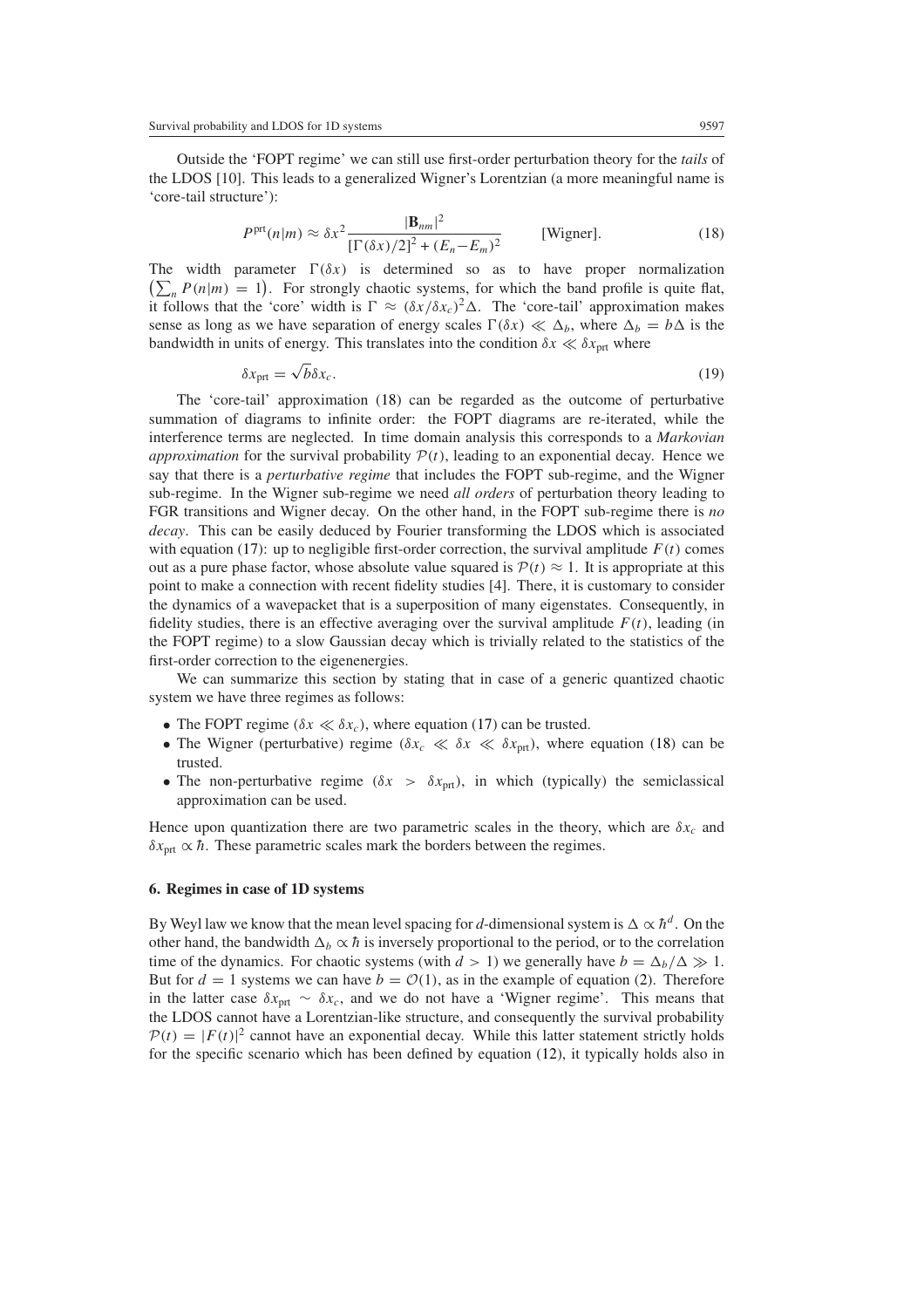more complicated circumstances ('fidelity' studies). Thus we conclude that the FGR picture cannot be applicable to the analysis of the dynamics unless  $b \gg 1$ .

At this stage of the discussion we can say that in order to have three regimes (FOPT, Wigner, semiclassical) in the theory of one-dimensional systems, we have to consider models where the perturbation is characterized by a large bandwidth  $(b \gg 1)$ . In the next sections we would like to further discuss the following:

- A uniform approximation can be applied in order to address both the perturbative and the non-perturbative regimes.
- We can have  $b \gg 1$  by considering potentials that have small (or sharp) features (for example 'bump' or 'disorder').
- It is possible to get a Lorentzian-like LDOS from the uniform approximation, but  $b \gg 1$ is not a sufficient condition.
- The uniform approximation does not take into account the effect of strong localization.
- Three LDOS regimes can be observed in the case of disordered potential in spite of the strong localization effect.

#### <span id="page-7-0"></span>**7. Perturbations with large bandwidth**

For any one-dimensional system we can find the action-angle variables, in which the problem becomes essentially equivalent to the problem [\(5\)](#page-2-2) of a particle in a ring. Consider for example the deformable harmonic oscillator [\(2\)](#page-2-1): we already saw that all the essential physics of the perturbed eigenstates can be obtained via a uniform approximation which is based on an actionangle variable description of the system. The Hamiltonian (C.3) of a deformable harmonic oscillator in action-angle variables, and the Hamiltonian [\(5\)](#page-2-2) of a particle in a ring, are similar as far as the semiclassical treatment is concerned. Having a quadratic rather than a linear dispersion relation is not an essential difference.

More generally, we may encounter circumstances where the perturbation creates small phase-space structures. This is the new ingredient (compared to the deformable harmonic oscillator) that we are going to consider in the following sections. The problem [\(5\)](#page-2-2) of a particle in a ring constitutes a prototype example of having such small phase-space structures. The perturbation  $V(Q)$  is characterized by a different, much smaller scale  $(\ell)$ , compared to the size of the system *(L)*. This means that we have large bandwidth  $(b \gg 1)$  rather than  $b = \mathcal{O}(1)$ .

<span id="page-7-1"></span>In the absence of a perturbation  $(x = x_0 = 0)$ , the eigenenergies of a particle in a ring are  $E_n = p_n^2/2$ , where *n* is an integer index, and  $p_n = (2\pi \hbar/L)n$ . The perturbation matrix is related to the Fourier components of the potential:

$$
\mathbf{B}_{nm} = \frac{1}{L}\tilde{V}(p_n - p_m). \tag{20}
$$

The expressions for  $\tilde{V}(k)$  in the case of either the 'bump' [\(6\)](#page-2-3) or the 'disorder' [\(7\)](#page-2-4) were given in section [2.](#page-2-0) Substitution in [\(20\)](#page-7-1) allows us to determine the bandwidth

$$
\Delta = 2\pi \hbar v_E / L \tag{21}
$$

$$
\Delta_b = 2\pi \hbar v_E / \ell \tag{22}
$$

$$
b = L/\ell \tag{23}
$$

where  $v_E = \sqrt{2E/m}$ . One difference between the two models is related to the coupling parameter  $\sigma$ , which has been defined at the beginning of section [5](#page-4-0) as the RMS value of the in-band off-diagonal elements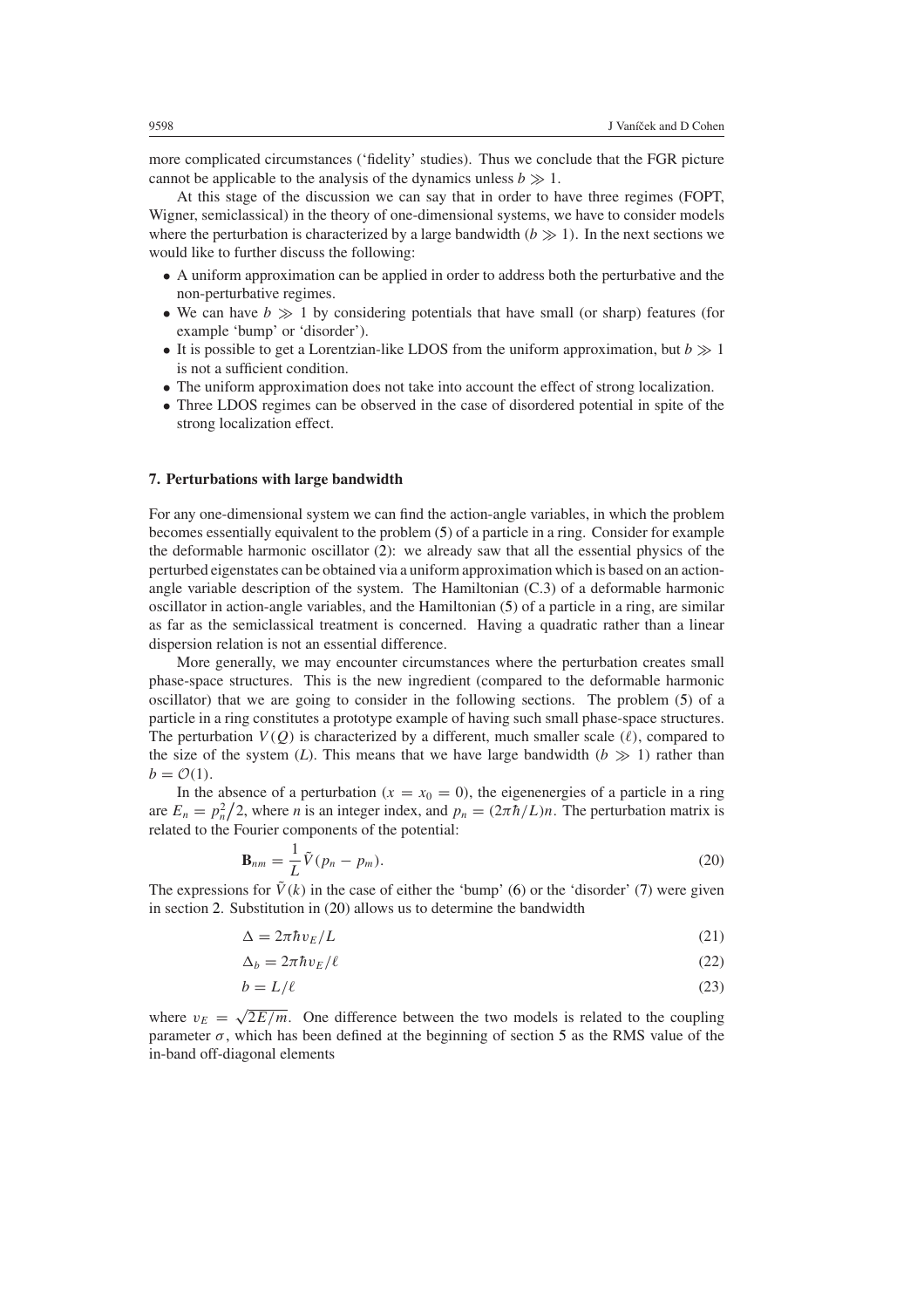$\sigma = (\ell/L)V_0$  for the bump (24)

 $\sigma = (\ell/L)^{1/2} V_0$  $\frac{1}{25}$  for the disorder. (25)

This leads to

$$
\delta x_c^{\text{bump}} = \Delta/\sigma = (\Delta_b/V_0) \tag{26}
$$

$$
\delta x_c^{\text{disorder}} = \Delta/\sigma = (\Delta_b/V_0)/\sqrt{b}.
$$
 (27)

However, the difference in  $\sigma$ , and hence in  $\delta x_c$  is not the significant difference between the 'bump' potential and the 'disorder' potential. The significant difference is related to the *statistical properties* of the **B** matrix. In the case of 'disorder' the matrix elements look 'random', which is not the case for a single bump.

In both cases, of having either single bump or disorder, the FOPT regime is  $\delta x \ll \delta x_c$ . What do we have beyond FOPT? More specifically, the question is whether we have, as in the theory of chaotic systems, a distinct parametric scale  $\delta x_{\text{ort}} = \sqrt{b} \delta x_c$  that distinguishes between a 'Wigner regime' and a 'semiclassical regime'. In the next section we shall try to address this question within the framework of the uniform approximation.

#### <span id="page-8-0"></span>**8. Regimes within the framework of the uniform approximation**

There is a general semiclassical procedure that associates wavefunctions of integrable systems with phase-space manifolds. The traditional implementation of this procedure, in the case of one-dimensional systems, is known as 'the WKB method'. The WKB method is problematic near turning points. This problem can be solved by 'uniformization' of the solution. The simplest point of view regarding this 'uniformization' is obtained by using action-angle variables. This leads to a Hamiltonian that looks like that of a particle in a ring. In general, the dispersion relation can be different (not quadratic as in [\(5\)](#page-2-2)), but we shall see that this is not an important difference for the issues under study.

The eigenstates of Hamiltonian [\(5\)](#page-2-2) are supported by the manifolds  $H(O, P; x) = E_n$ . An alternate (explicit) way to describe a given manifold is  $P = p_n(Q; x)$ , where

$$
p_n(Q; x) = \sqrt{2m[E_n - \delta x V(Q)]} \approx p_n - \delta x \hbar k(Q)
$$
 (28)

<span id="page-8-2"></span>and  $k(Q) = V(Q)/\hbar v_F$ . In the following we use units such that  $\hbar = 1$ . The semiclassical formula for the corresponding eigenfunction is

$$
\langle Q|n(x)\rangle = \frac{1}{\sqrt{L}} \exp\left(i \int_0^Q p_n(Q'; x) \, dQ'\right).
$$
 (29)

This can be regarded as a special case of [\(C.5\)](#page-15-0). Above we approximate the classical pre-This can be regarded as a special case of  $(C.5)$ . Above we approximate the classical pre-<br>exponential prefactor by  $1/\sqrt{L}$ . This is legitimate because a fixed assumption of this paper is that we are considering high lying eigenstates, and assume *classically small* perturbations<sup>5</sup>. We already saw, in the context of the deformable harmonic oscillator (see the end of appendix C), that the numerical error which is associated with this approximation is insignificant. The essential physics of having various 'regimes' is not related to this approximation.

The overlap of the semiclassical wavefunctions is given by the integral

<span id="page-8-1"></span>
$$
\langle n(x)|m(x_0)\rangle = \frac{1}{L} \int_0^L dQ \exp\left[-i\left((p_n - p_m)Q - \delta x \int_0^Q k(Q') \,dQ'\right)\right].\tag{30}
$$

In the following subsections we discuss the consequences of this expression in the case of either bump or disorder.

<sup>5</sup> It can also be regarded as an example of a more general semiclassical perturbation approximation [7, 16].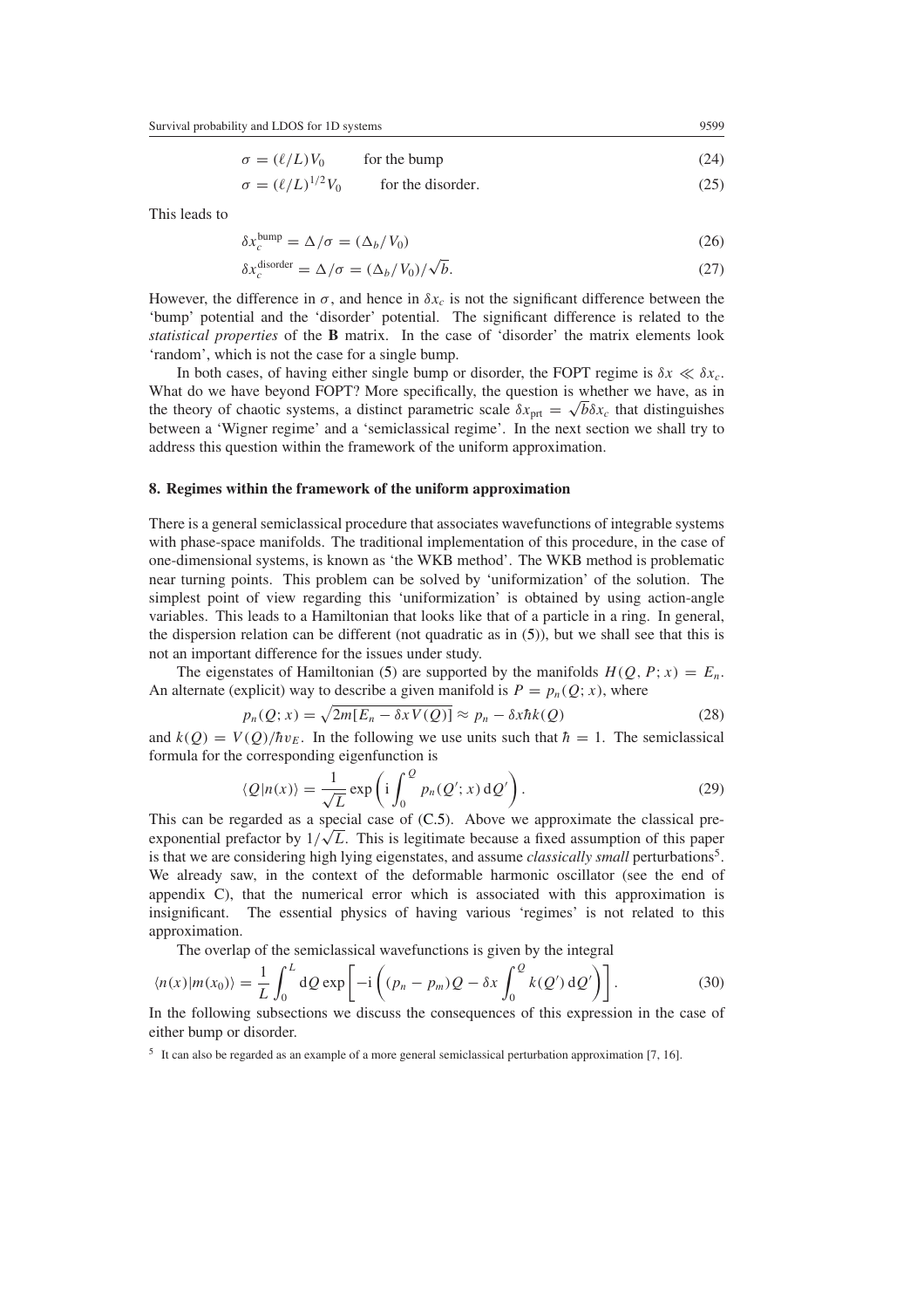## *8.1. Bump case*

<span id="page-9-0"></span>In the case of a bump,  $k(Q)$  has an amplitude  $k_0 = V_0/\hbar v_E$  over a spatial scale  $\ell$ . The total phase variation in [\(30\)](#page-8-1) is

$$
\delta\phi_{\text{bump}} = \delta x \times k_0 \ell. \tag{31}
$$

This phase variation is, in fact, the phase-space area of the bump. So we have two possibilities: either  $\delta\phi_{\text{bump}} \ll 2\pi$  or  $\delta\phi_{\text{bump}} \gg 2\pi$ . This can be shown to be equivalent to either  $\delta x \ll \delta x_c^{\text{bump}}$ or  $\delta x \gg \delta x_c^{\text{bump}}$  respectively. In the former case it is easy to recover the FOPT result [\(17\)](#page-4-2). One should simply put the perturbation off the exponent, and then do integration by parts. For  $n \neq m$  it leads to

$$
P(n|m) = \left| \frac{1}{L} \int_0^L dQ \frac{e^{-i(p_n - p_m)Q}}{p_n - p_m} \delta x k(Q) \right|^2 = \delta x^2 \left| \frac{\mathbf{B}_{nm}}{E_n - E_m} \right|^2.
$$
 (32)

The other possibility  $(\delta \phi_{bump} \gg 2\pi)$  guarantees the validity of the standard semiclassical approximation. In such a case we cannot put the perturbation off the exponent, but instead we can make a stationary phase approximation. We shall not dwell further on details because it is a standard textbook procedure.

#### *8.2. Disorder case*

We see that for a simple bump we have either the FOPT or the semiclassical approximation. So we have just two regimes, in spite of the fact that  $b \gg 1$ . This means that large bandwidth is not a sufficient condition for having three parametric regimes. So let us try to make things more complicated by considering a disordered potential with many bumps. Equation [\(31\)](#page-9-0) still describes the phase variation over a single bump. This means that  $\delta\phi_{\text{bump}} \gg 2\pi$  is still the relevant condition for a semiclassical approximation! What about first-order perturbation theory? The total phase variation in [\(30\)](#page-8-1) for many bumps is

$$
\delta\phi_{\text{disorder}} = \delta x \times \sqrt{b} \times k_0 \ell \tag{33}
$$

(note that *b* is essentially the number of bumps involved). Consequently, the validity condition for first-order perturbation theory is  $\delta\phi_{disorder} \ll 2\pi$ , which can be easily converted into  $\delta x \ll \delta x_c^{\text{disorder}}$ .

The considerations of the previous paragraph imply that for a *disordered* potential we have three regimes. In the intermediate regime  $\delta x_c \ll \delta x \ll \delta x_{\text{prt}}$ , we have  $\delta \phi_c^{\text{disorder}} \gg 2\pi$ while  $\delta \phi_c^{\text{bump}} \ll 2\pi$ . Consequently, we can use neither the FOPT, nor the semiclassical approximation. This is the Wigner regime where we expect to find a Lorentzian-like LDOS. Let us demonstrate that indeed a Lorentzian-like LDOS can be obtained from the uniform approximation [\(30\)](#page-8-1). For this purpose we average  $P(n|m)$  over realizations of the disorder

$$
P(n|m) = \frac{1}{L^2} \int_0^L \int_0^L dQ_1 dQ_2 e^{-i(p_n - p_m)(Q_2 - Q_1)} \left\{ \exp\left[i\delta x \int_{Q_1}^{Q_2} k(Q') dQ'\right] \right\}_{\text{disorder}}
$$
  
\n
$$
= \frac{1}{L^2} \int_0^L \int_0^L dQ_1 dQ_2 e^{-i(p_n - p_m)(Q_2 - Q_1)} \exp\left[-\frac{1}{2} \left(\frac{\delta x}{\hbar v_E}\right)^2\right]
$$
  
\n
$$
\times \int_{Q_1}^{Q_2} \int_{Q_1}^{Q_2} \langle V(Q')V(Q'') \rangle dQ' dQ''\right]
$$
  
\n
$$
\approx \frac{1}{L} \int_{-\infty}^{\infty} dr e^{-i(p_n - p_m)r} \exp\left[-\delta x^2 \left(\frac{V_0}{\hbar v_E}\right)^2 \ell |r|\right].
$$
 (34)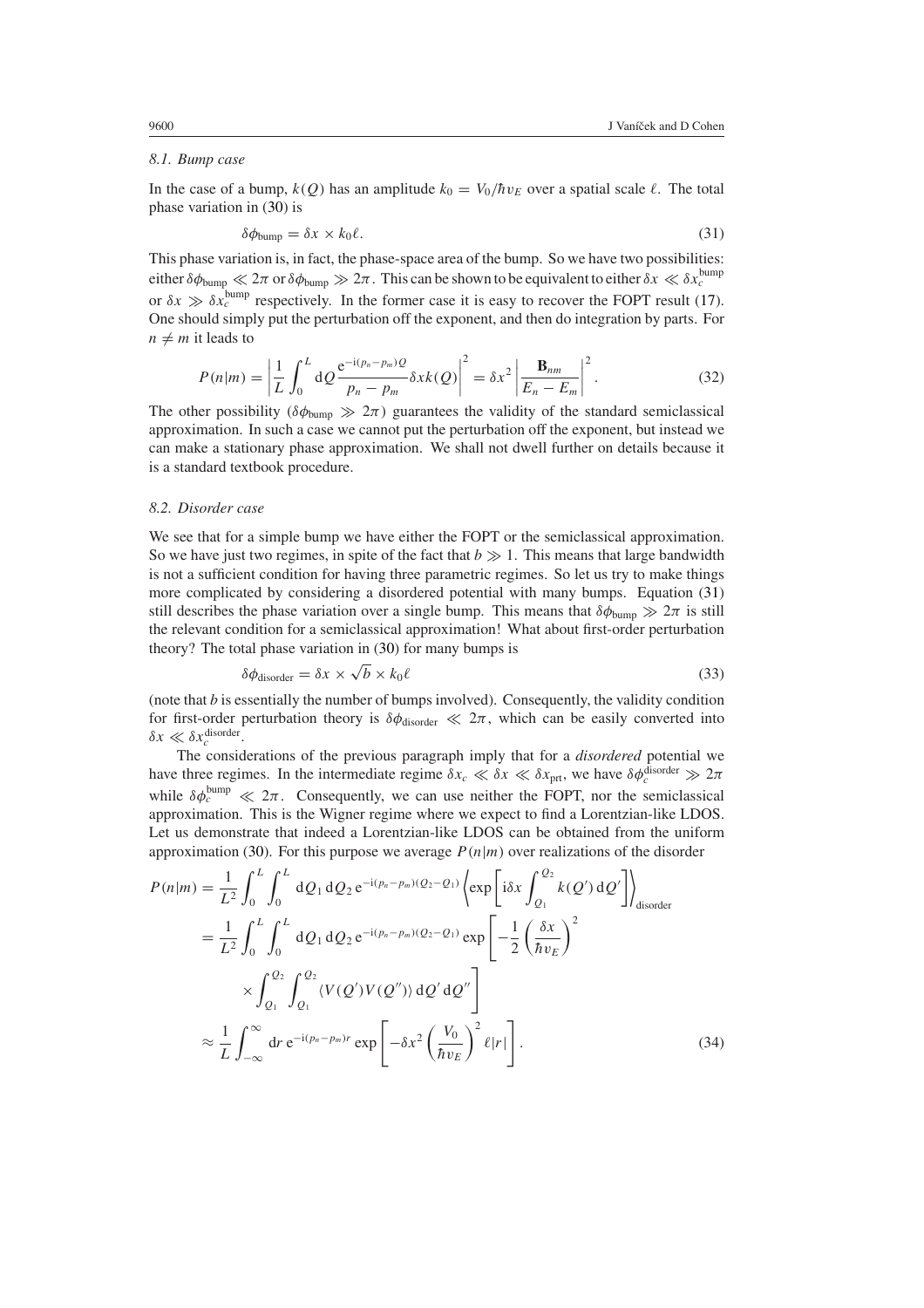The last integral is the Fourier transform of an exponential, leading to the Lorentzian LDOS as defined in [\(18\)](#page-6-1).

#### <span id="page-10-0"></span>**9. Strong localization effect**

Still we have to address the question whether we can trust the uniform approximation, which is based on the WKB wavefunction [\(29\)](#page-8-2). The answer is known to be negative in the case of a *disordered* potential. The WKB approximation does not take into account backscattering, which is responsible for the strong localization effect in the 1D disordered potential. It is well known [17] that the localization length is equal (in 1D) to twice the mean free path. Up to a numerical prefactor the Born approximation estimate is

$$
\frac{1}{L_{\text{loc}}} \approx \frac{1}{\hbar v_E} \frac{\sigma^2}{\Delta} \times \delta x^2 = \left(\frac{\delta x}{\delta x_c}\right)^2 \frac{1}{L} = \left(\frac{\delta x}{\delta x_{\text{prt}}}\right)^2 \frac{1}{\ell}.
$$
 (35)

The condition for *not* being affected by the strong localization effect is  $L_{loc} \gg L$ , which leads to  $\delta x \ll \delta x_c$ . Thus it follows that only in the FOPT regime can we ignore the strong localization effect. The strong localization effect cannot be ignored, neither in the Wigner regime nor in the semiclassical regime.

The above Born approximation assumes  $L_{\text{loc}} \gg \ell$ . This condition breaks down if *δx > δx*prt. Recall that we also assume that *δx* is small in the classical sense *(δxV*<sup>0</sup> *E)*. The two inequalities are consistent if and only if the de Broglie wavelength of the particle is much smaller compared to  $\ell$ . In this regime we can analyse the localization using the well-known transfer matrix approach: each bump has some transfer matrix, and the random distance between the bumps provides the phase randomization which is assumed in 'combining' adjacent transfer matrices. Denoting the average transmission of a 'bump' by *g*, one gets

$$
\frac{1}{L_{\text{loc}}} \approx \ln(1/g) \times \frac{1}{\ell}.\tag{36}
$$

Thus even in the  $\delta x > \delta x_{\text{net}}$  regime we can have a very long localization length  $(L_{\text{loc}} \gg \ell)$ , which is in fact consistent with the naive expectation.

The implications of the above discussion are, that in spite of the strong localization effect, it is still meaningful to distinguish between three parametric regimes (FOPT, Wigner, semiclassical). We just have to remember that the wavefunction is not ergodic in real space, so the role of *L* is taken by  $L_{loc}$ .

#### <span id="page-10-1"></span>**10. The survival probability**  $P(t)$

We turn to discuss the calculation of the survival probability [\(1\)](#page-0-0) for the specific 'wavepacket dynamics' scenario that has been defined in section [3.](#page-3-0) We have the following five strategies of calculation:

- uniform approximation (which is essentially exact);
- time domain classical approximation;
- energy domain classical approximation ( $\rightsquigarrow$  LDOS  $\rightsquigarrow$  Fourier transform);
- time domain perturbation theory;
- energy domain perturbation theory ( $\rightsquigarrow$  LDOS  $\rightsquigarrow$  Fourier transform).

It can be shown that in typical circumstances the two versions of perturbation theory give in leading order consistent results. This means that we can write a perturbative (essentially first-order) result that can be trusted for sufficiently short times (for any perturbation  $\delta x$ ) or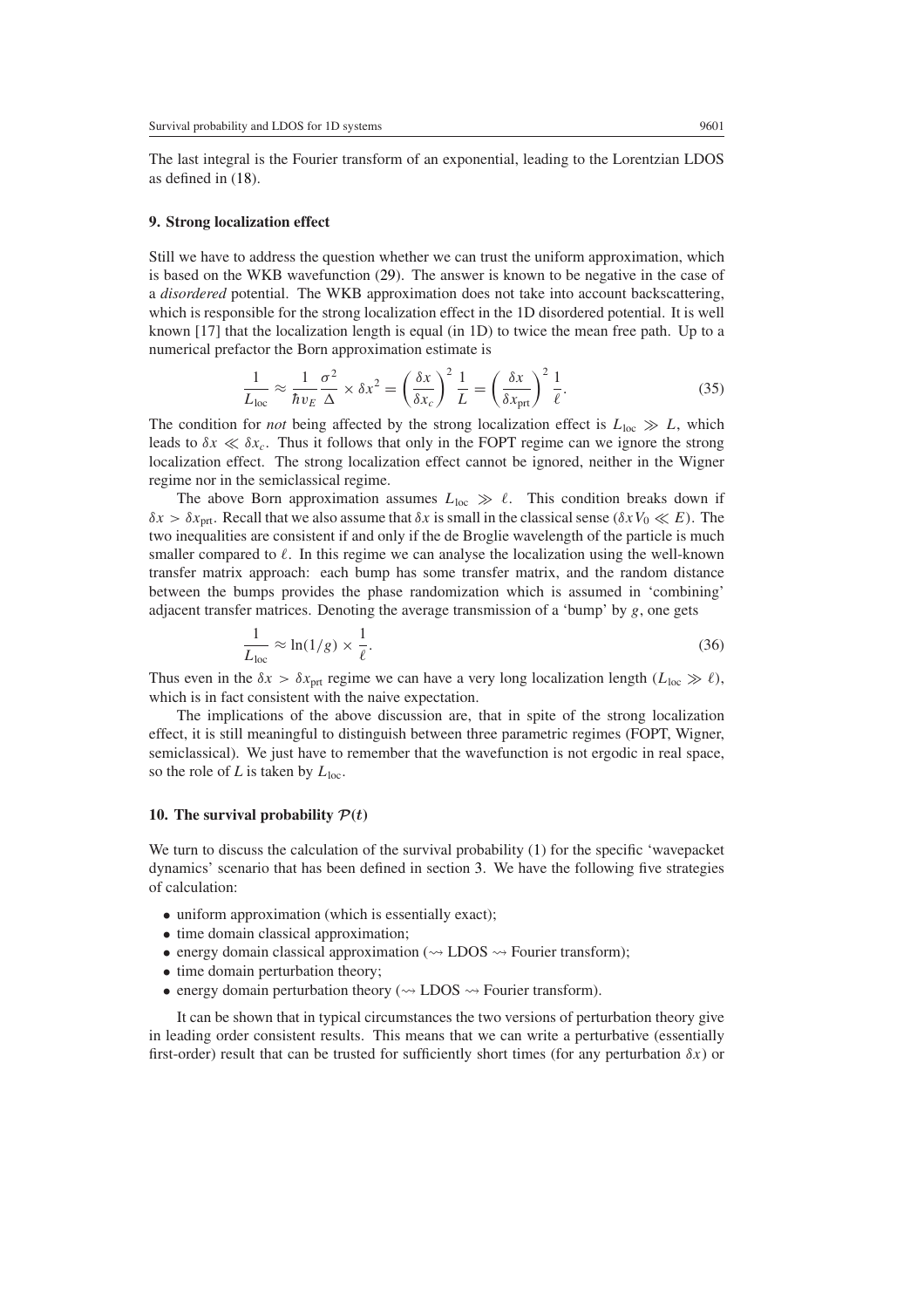<span id="page-11-1"></span>for sufficiently weak perturbation (for any time *t*). As an example we consider the deformable harmonic oscillator. Taking equation [\(15\)](#page-4-1) with appropriate second-order compensation of normalization, we get after Fourier transform,

$$
\mathcal{P}^{\text{prt}}(t) \approx 1 - 2\left(\frac{\delta x}{x}\right)^2 E^2 \sin^2 t. \tag{37}
$$

In a strict time domain FOPT we get only  $t^2$  time dependence, while in a strict energy domain FOPT we do not get the correct normalization  $(P<sup>prt</sup>(0) = 1)$ . Still we are able to get one consistent result. The situation is different with the classical approximation. Here time domain and energy domain calculations do not give the same result. As an example we consider again the deformable harmonic oscillator. The calculation of overlap between  $\rho_t^{cl}$  and  $\rho_0^{cl}$  is simpler in action-angle variables, but otherwise it is similar to the calculation in appendix A, leading to

$$
\mathcal{P}^{\text{cl}}(t) = \left| 2\pi \frac{\delta x}{x} E \sin t \right|^{-1}.
$$
\n(38)

<span id="page-11-4"></span><span id="page-11-3"></span>The energy domain classical approximation is obtained by squaring the Fourier transform of equation [\(10\)](#page-3-4) using the classical approximation [\(13\)](#page-3-2) of  $P^{cl}(n|m)$ , leading to

$$
\mathcal{P}^{\mathrm{cl},E}(t) = \left| J_0 \left( 2 \frac{\delta x}{x} E t \right) \right|^2. \tag{39}
$$

Although there is no simple exact expression for  $\mathcal{P}(t)$ , there again exists a very simple uniform approximation which is remarkably accurate in all regimes and therefore we can regard it as 'exact', namely

$$
\mathcal{P}^{\text{uniform}}(t) = \left| J_0 \left( 2 \frac{\delta x}{x} E \sin t \right) \right|^2.
$$
\n(40)

<span id="page-11-2"></span>It is derived in appendix D by using semiclassical expressions for the initial and evolved states, while calculating the overlap exactly rather than by the stationary phase approximation.

Results [\(37\)](#page-11-1)–[\(40\)](#page-11-2) are graphically displayed in figure [2.](#page-12-0) Approximations [\(37\)](#page-11-1)–[\(39\)](#page-11-3) can be regarded as various limits of the uniform approximation [\(40\)](#page-11-2). It is easily seen that [\(40\)](#page-11-2) reduces to the perturbative result [\(37\)](#page-11-1) whenever  $2(\delta x/x)E \sin(t) \ll 1$ . So as expected, the perturbative result can be trusted for either small time *t* or for small perturbation  $\delta x/x$ . It is also easy to see that the uniform result [\(40\)](#page-11-2) reduces to the energy domain classical result [\(39\)](#page-11-3) for  $t \ll 1$ . The relation of [\(40\)](#page-11-2) to the time domain classical result [\(38\)](#page-11-4) is more subtle: for large perturbation the two expressions agree in an asymptotic sense, and either time smoothing or energy averaging is required in order to demonstrate this agreement (see figure [2\(](#page-12-0)*c*)).

An important message of this section is that the discussion of regimes in the context of  $P(t)$  is in one-to-one correspondence with the discussion of LDOS regimes.

#### <span id="page-11-0"></span>**11. Conclusions and final remarks**

In general, for more complicated 'wavepacket dynamics' scenarios, which may involve a timedependent Hamiltonian, an explicit reduction of the survival probability problem to LDOS study is not possible [6]. The simplest way to make the Hamiltonian 'time dependent' is by changing it either once (as in 'fidelity' or 'Loschmidt echo' studies) or repeatedly (as in kicked systems). The latter possibility opens the way for 'chaos' in the classical dynamics of one-dimensional (1D) systems. A prototype system for 1D chaos studies is the kicked rotator: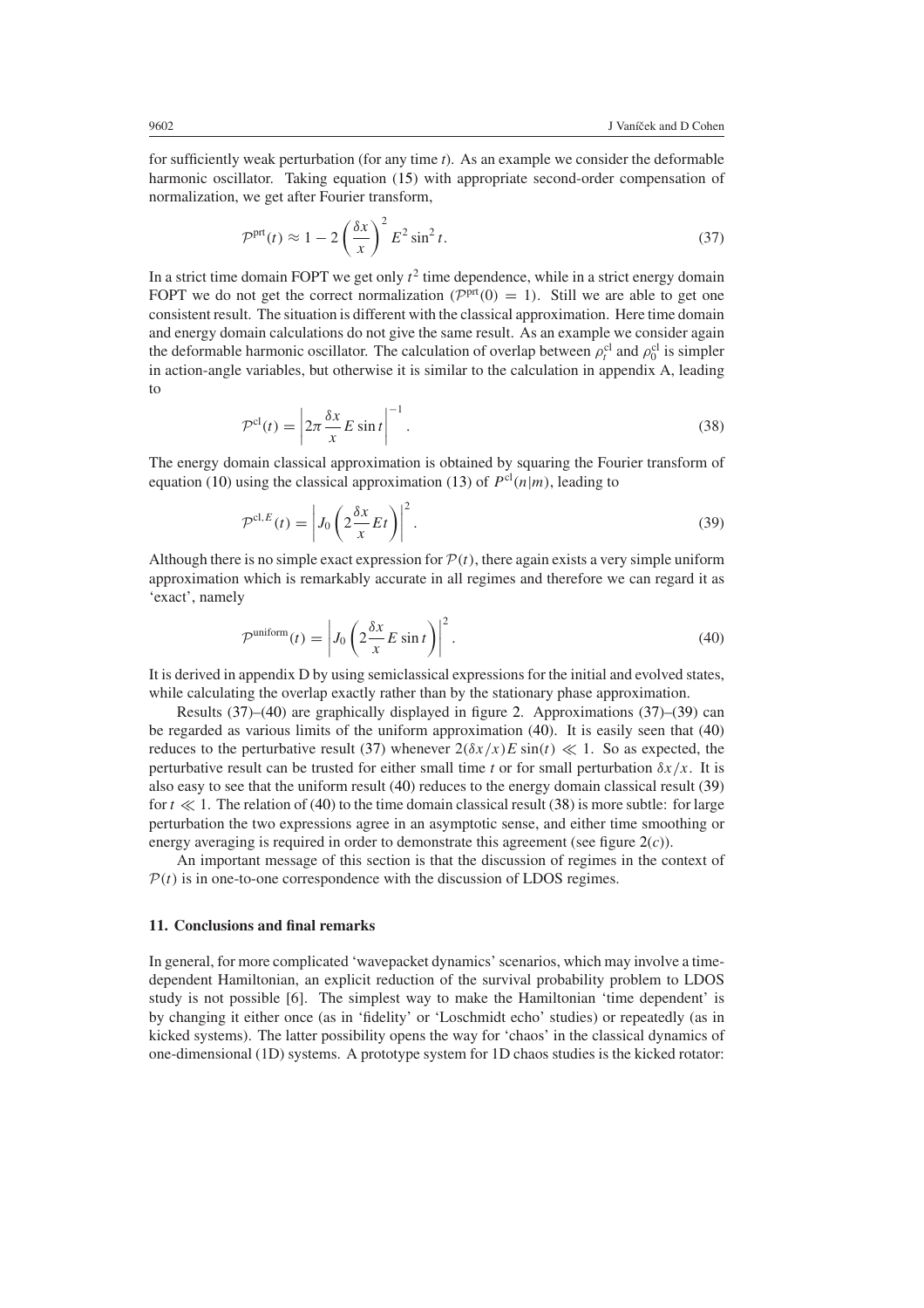

<span id="page-12-0"></span>**Figure 2.** The survival probability, using the same parameters as in figure [1.](#page-5-0) (*a*) Perturbative regime. (*b*) Intermediate regime. (*c*) Semiclassical regime. In each panel the solid line is the uniform result [\(40\)](#page-11-2), the dashed line is the perturbative result [\(37\)](#page-11-1), the dashed-dotted line is the time domain classical result [\(38\)](#page-11-4) and the dotted line is the energy domain classical result [\(39\)](#page-11-3). Panel (*d* ) gives a short-time detail of panel (*c*).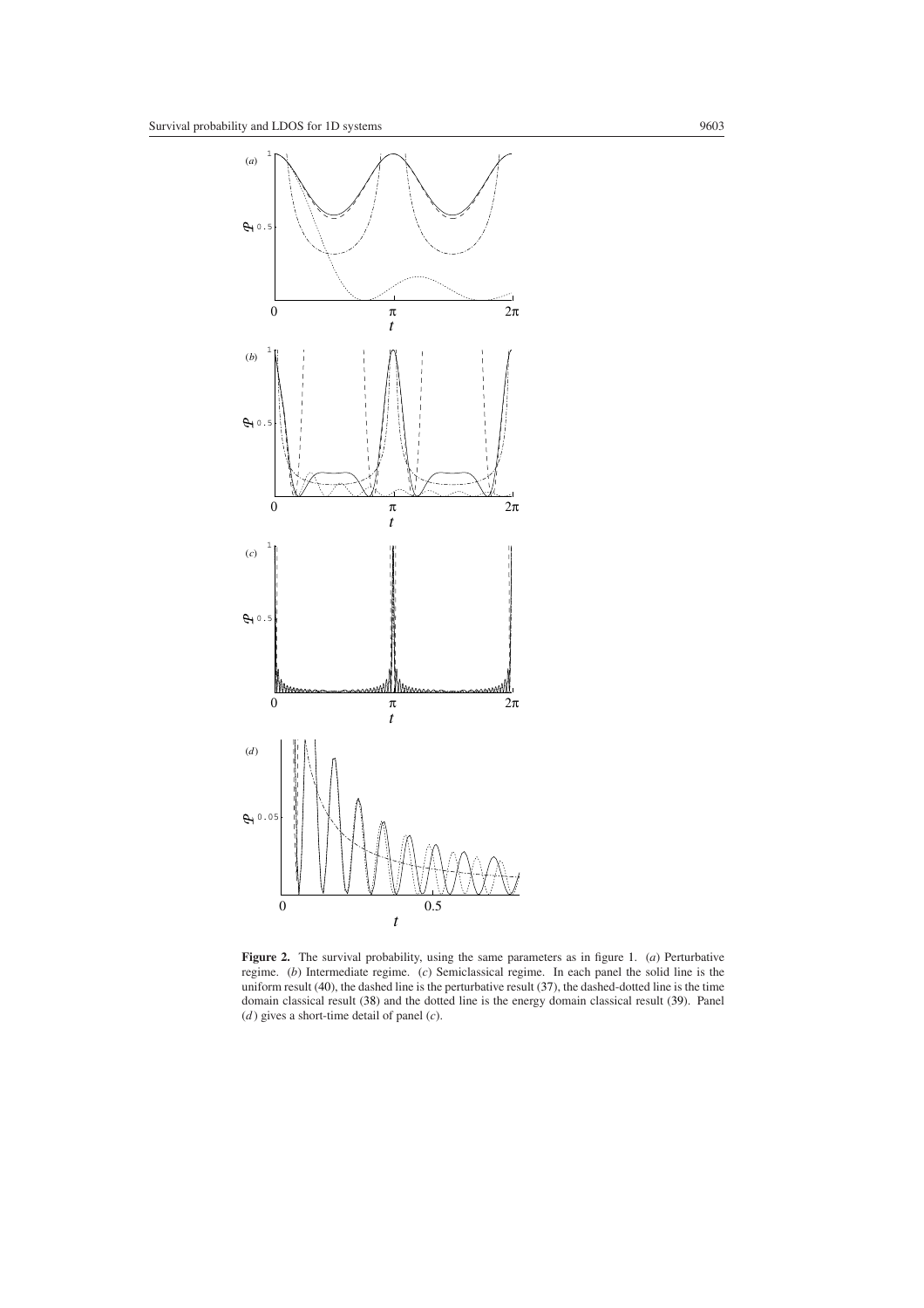this is a particle in a ring, which is periodically kicked by a cosine potential. As in the standard formulation of 'wavepacket dynamics' it is common to assume an initial preparation which is supported by a manifold  $P = p_m$ . As a result of the kicks the initial manifold becomes extremely convoluted. If we want to calculate  $P(t)$  we have to trace the evolving manifold with the initial one. The calculation of this overlap can be carried out using the uniform approximation that we have discussed previously [7, 12, 13].

There is one major difference that makes the 'chaotic' scenario that we have described above different from the LDOS calculation: the issue of strong localization, which has been discussed in section [9](#page-10-0) is no longer relevant. The evolving state is 'distributed' over the whole manifold $6$ .

*In view of the above, the calculations that we have presented in this paper, using the uniform approximation, are in fact generic*. In particular, we have explained how a Fermi-golden-rule behaviour arises within this framework. A refinement of the uniform approximation using the 'replacement manifolds' approach has been introduced in [12, 13].

The reader can be tempted to reach the conclusion that the discussion of 'regimes' within the framework of the 'uniform approximation' can be trivially generalized from  $d = 1$  chaotic systems to  $d > 1$  chaotic systems. This is in fact not quite correct. In order to explain the difficulty let us consider again LDOS calculation. In one-dimensional systems what we have to do is to calculate the overlap of two one-dimensional manifolds. We can do this calculation semiclassically if we can trust the stationary phase approximation. This leads to the  $\hbar$  area' condition: the stationary phase approximation is accurate if the phase-space area delimited by the two manifolds between two stationary phase points is larger than  $\hbar$ . What is the generalization of this condition in the *d >* 1 case? Now the manifolds are 'surfaces' and they intersect along 'lines'. So the concept of 'stationary points' becomes inapplicable, and also the ' $\hbar$  area' condition becomes meaningless. The way out of this difficulty [10] is to use the Wigner function point of view. Then one realizes that the proper way to formulate the semiclassical condition is to say that the separation between the surfaces should be much larger compared to the 'thickness' of the Wigner function. This 'thickness' is just the 'bandwidth' that we have discussed in this paper.

Conventionally, semiclassical methods are applied in the 'semiclassical' regime (large enough perturbation). In the perturbative regime people use perturbation theory. A major motivation for the present line of study is to extend the applicability of semiclassical methods into the perturbative regime. Most of the calculations that we have presented under the heading 'uniform approximation' can be reformulated using the Wigner function language. This opens the way towards a unified semiclassical understanding of 'regimes' in the case of *d >* 1 systems.

#### **Acknowledgment**

It is our pleasure to thank Bilha Segev (BGU) and Eric Heller (Harvard) for useful discussions. The research was supported by the Institute for Theoretical Atomic and Molecular Physics at Harvard University, by the Mathematical Sciences Research Institute at Berkeley, and by the Israel Science Foundation (grant no 11*/*02).

<sup>6</sup> The only reservation for this statement is the possibility of witnessing a 'dynamical localization effect' after an extremely long time (known as the 'breaktime'). For small  $\hbar$  the existence of a 'breaktime' will have a negligible effect on the behaviour of  $P(t)$ . In fact, we should remember that also in non-kicked systems we have a 'breaktime', which is just the Heisenberg time. We also note that this type of localization is apparently captured by semiclassical methods [18].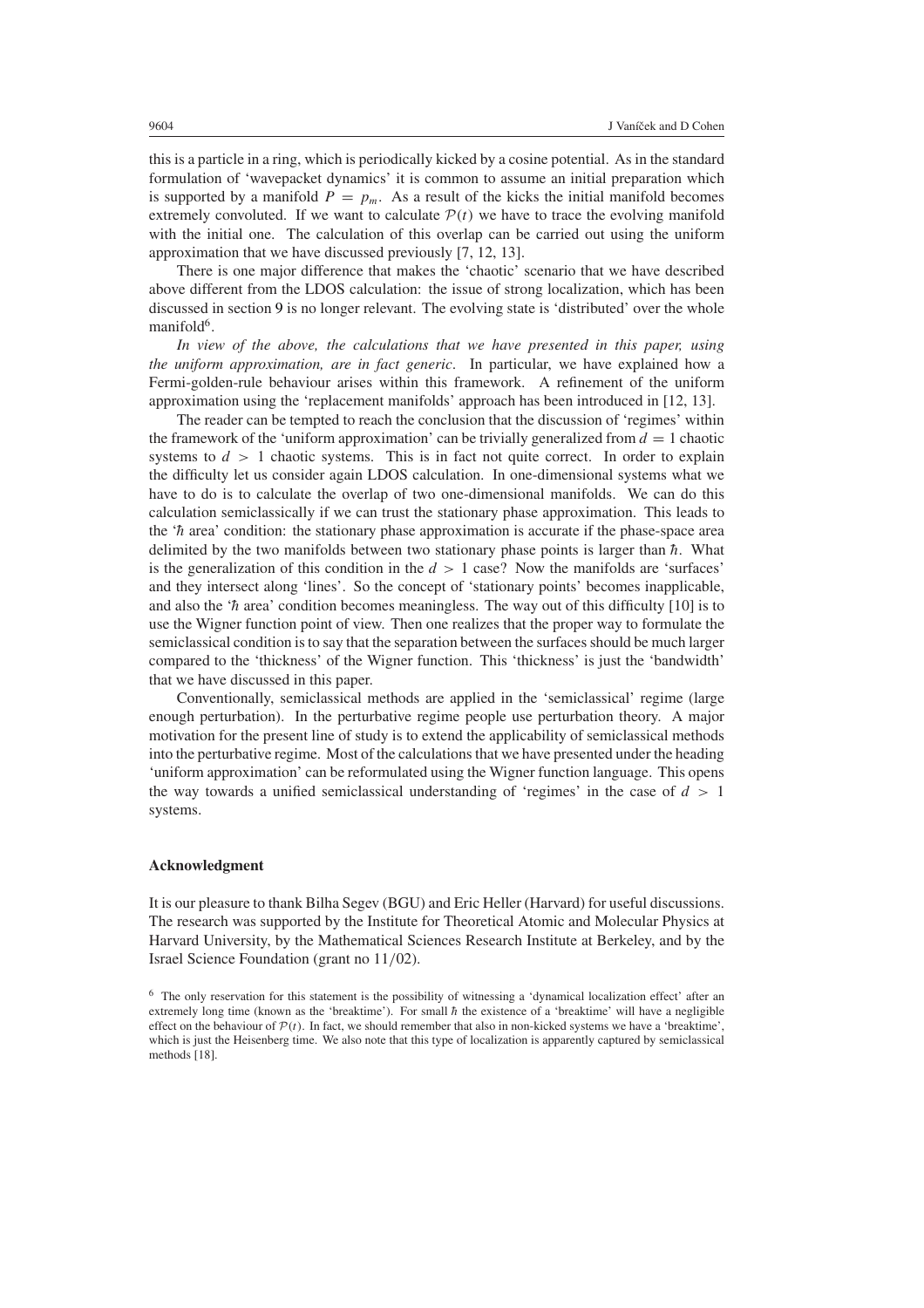## Appendix A. Calculation of  $P^{cl}(n|m)$  and  $P^{exact}(n|m)$

We shall demonstrate in this appendix the calculation of  $P^{cl}(n|m)$  for the deformable harmonic oscillator:

$$
P^{\text{cl}}(n|m) = \int \frac{dQ}{2\pi} \delta [H(Q, P; x_2) - E_n] \delta [H(Q, P; x_1) - E_m]
$$
  
\n
$$
= \int \frac{dQ}{2\pi} \sum_{P=\pm\sqrt{2E_m - (Q/x_1)^2}/x_1} \frac{\delta[\mathcal{H}(Q, P; x) - E_n]}{x_1^2|P|}
$$
  
\n
$$
= \frac{1}{\pi} \int dQ \frac{\delta[f(Q)]}{\sqrt{2x_1^2 E_m - Q^2}}
$$
  
\n
$$
= \frac{1}{\pi} \sum_{\pm} (2x_1^2 E_m - Q_{\pm}^2)^{-1/2} |f'(Q_{\pm})|^{-1}
$$
  
\n
$$
= \frac{1}{\pi} \frac{x_1 x_2}{\sqrt{(x_2^2 E_n - x_1^2 E_m)(x_2^2 E_m - x_1^2 E_n)}}
$$
(A.1)

where

$$
f(Q) = \frac{x_2^4 - x_1^4}{2x_1^4 x_2^2} Q^2 + \left(\frac{x_2}{x_1}\right)^2 E_m - E_n
$$
 (A.2)

and  $Q_{\pm}$  are the roots of the equation  $f(Q) = 0$ ,

$$
Q_{\pm} = \pm x_1 x_2 \sqrt{\frac{2(x_2^2 E_m - x_1^2 E_n)}{x_2^4 - x_1^4}}
$$
(A.3)

for which

$$
f'(Q_{\pm}) = \pm x_1^{-3} x_2^{-1} \sqrt{2(x_2^2 E_m - x_1^2 E_n)(x_2^4 - x_1^4)}.
$$
 (A.4)

Equation [\(13\)](#page-3-2) is a simplified version of this result, assuming that  $\delta x \ll x$ .

It is also possible to obtain an exact result in the quantum-mechanical case. The explicit expression for the eigenfunction using Hermite polynomials is

$$
\langle Q|n(x)\rangle = (\pi x^2)^{-1/4} (2^n n!)^{-1/2} H_n(Q/x) e^{-(Q/x)^2/2}.
$$
 (A.5)

This leads to

<span id="page-14-0"></span>
$$
\langle n(x_2)|m(x_1)\rangle = (\pi x_1 x_2)^{-1/2} (2^{n+m} n! m!)^{-1/2} \int_{-\infty}^{\infty} dQ H_n(Q/x_2) H_m(Q/x_1) e^{-\frac{1}{2}(x_1^{-2} + x_2^{-2})Q^2}.
$$
\n(A.6)

Upon squaring one obtains  $P(n|m)$ . The integral in [\(A.6\)](#page-14-0) becomes highly oscillatory for the high-lying eigenstates in which we are interested, and numerical calculation is tricky. To our surprise, this intimidating integral can be evaluated analytically even for  $x_1 \neq x_2$ , resulting in a finite sum of terms, which is not very elegant, but very simple to evaluate on a computer. For the exact benchmark in the numerical results presented in this paper, we therefore used this analytical expression instead of numerically evaluating the integral [\(A.6\)](#page-14-0).

Note that both classically and quantum mechanically the overlap  $P(n|m)$  depends only on the ratio  $x_2/x_1$ . In the classical case *n* is a real index ( $E_n$  can have any real positive value). In the quantum-mechanical case *n* is an integer index  $(E_n = n + \frac{1}{2})$ . Due to the reflection symmetry of the Hamiltonian there is an overlap only between states with the same parity.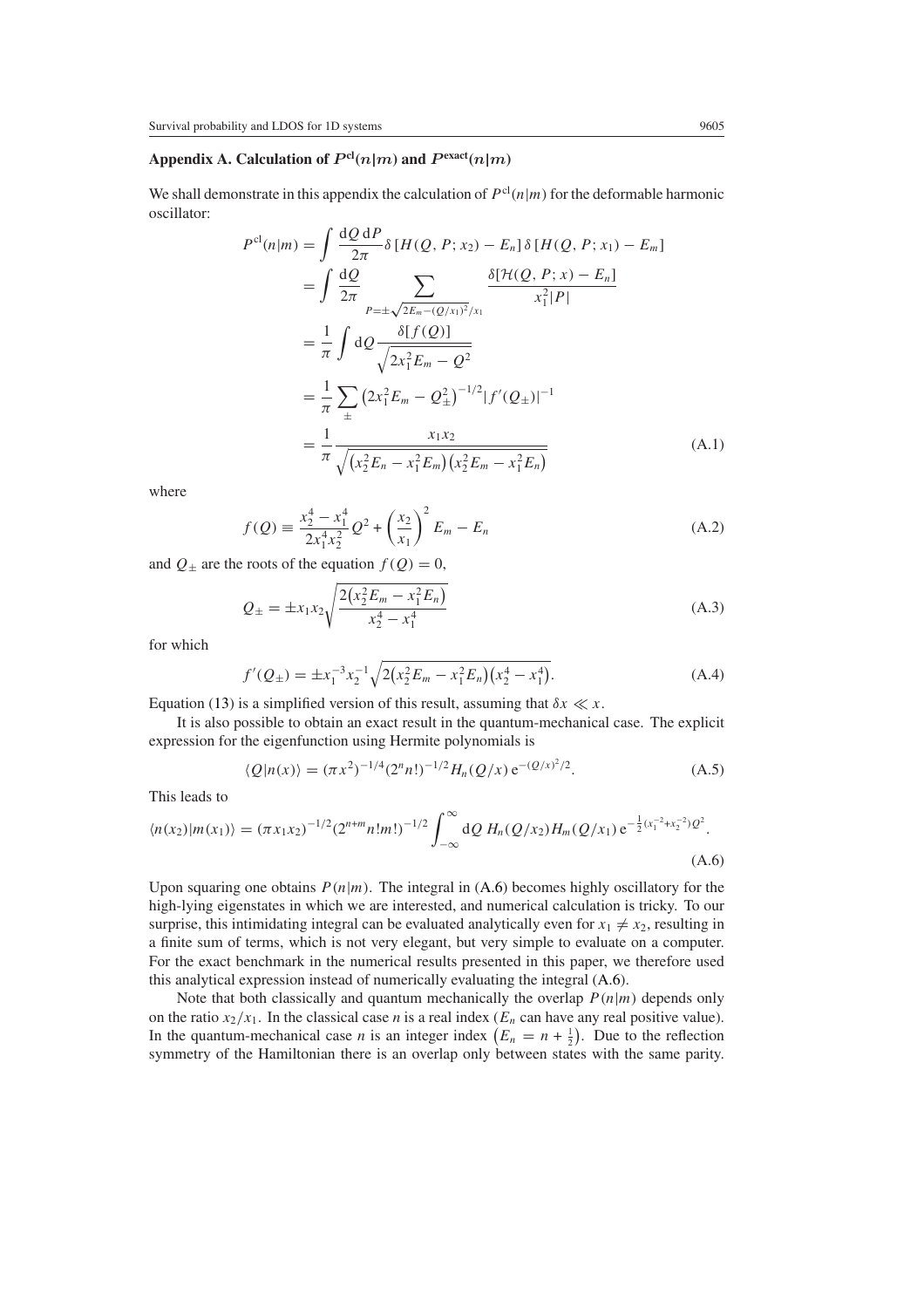The overlap for  $|n-m|$  = odd vanishes. Whenever we say that  $P(n|m) \approx P^{cl}(n|m)$ , it should be interpreted in a coarse grain sense. Therefore, for the sake of graphical presentation we have plotted  $P(n|m)$  versus  $P^{cl}(n|m)/2$ . One may say that the plotted  $P(n|m)$  and  $P^{cl}(n|m)/2$ correspond to a de-symmetrized oscillator.

## Appendix B. Calculation of  $P^{\text{prt}}(n|m)$

We shall demonstrate in this appendix the calculation of  $P<sup>prt</sup>(n|m)$  for the deformable harmonic oscillator. From first-order perturbation theory we know that for  $m \neq n$ 

$$
\langle m(x_0) | n(x_0 + \delta x) \rangle \approx \frac{\langle m | \delta \mathcal{H} | n \rangle}{E_n - E_m}.
$$
\n(B.1)

Using

$$
\langle m|Q^2|n\rangle, \langle m|P^2|n\rangle = \left(\frac{1}{2} + n\right)\delta_{mn} \pm \frac{1}{2} \left[\sqrt{(n+1)(n+2)}\delta_{m,n+2} + \sqrt{n(n-1)}\delta_{m,n-2}\right]
$$
(B.2)

one obtains

$$
P^{\text{prt}}(n|m) \approx \delta_{n,m} + \frac{1}{4} \left(\frac{\delta x}{x}\right)^2 \left(E^2 - \frac{1}{4}\right) \delta_{|n-m|,2} \tag{B3}
$$

where  $E = (E_n + E_m)/2$ . In the text we have presented a simplified version that assumes  $E \gg 1$ .

## Appendix C. Calculation of  $P^{\text{uniform}}(n|m)$

The following canonical transformation is used in order to transform the Hamiltonian of the harmonic oscillator to action-angle variables:

$$
Q = \sqrt{2I} \cos(\phi) \tag{C.1}
$$

$$
P = \sqrt{2I} \sin(\phi). \tag{C.2}
$$

In the vicinity of  $x_0 = 1$  it leads to

$$
\mathcal{H}(\phi, I; x) = I[(1/x)\cos^2\phi + x\sin^2\phi]
$$
 (C.3)

$$
\approx I - \delta x I \cos(2\phi) + \mathcal{O}(\delta x^2). \tag{C.4}
$$

The canonical transformation from  $(\phi, I)$  to the action angle variables  $(\phi', I')$  of the perturbed Hamiltonian is derived from a generating function  $S(\phi, I')$ . The manifold  $I' =$  const is determined from the equation  $H(\phi, I; x) =$  const, leading to the relation  $I = [1 + \delta x \cos(2\phi)] I'$ . The generating function should satisfy  $I = \partial S/\partial \phi$ . Therefore one deduces that

$$
S(\phi, I') = [\phi + \delta x \sin(2\phi)]I'.
$$
 (C.5)

<span id="page-15-0"></span>The semiclassical expression for the wavefunction is

$$
\langle \phi | I' \rangle_{\rm sc} = (2\pi)^{-1/2} \sqrt{\frac{\partial^2 S}{\partial I' \partial \phi}} e^{iS(\phi, I')}.
$$
 (C.6)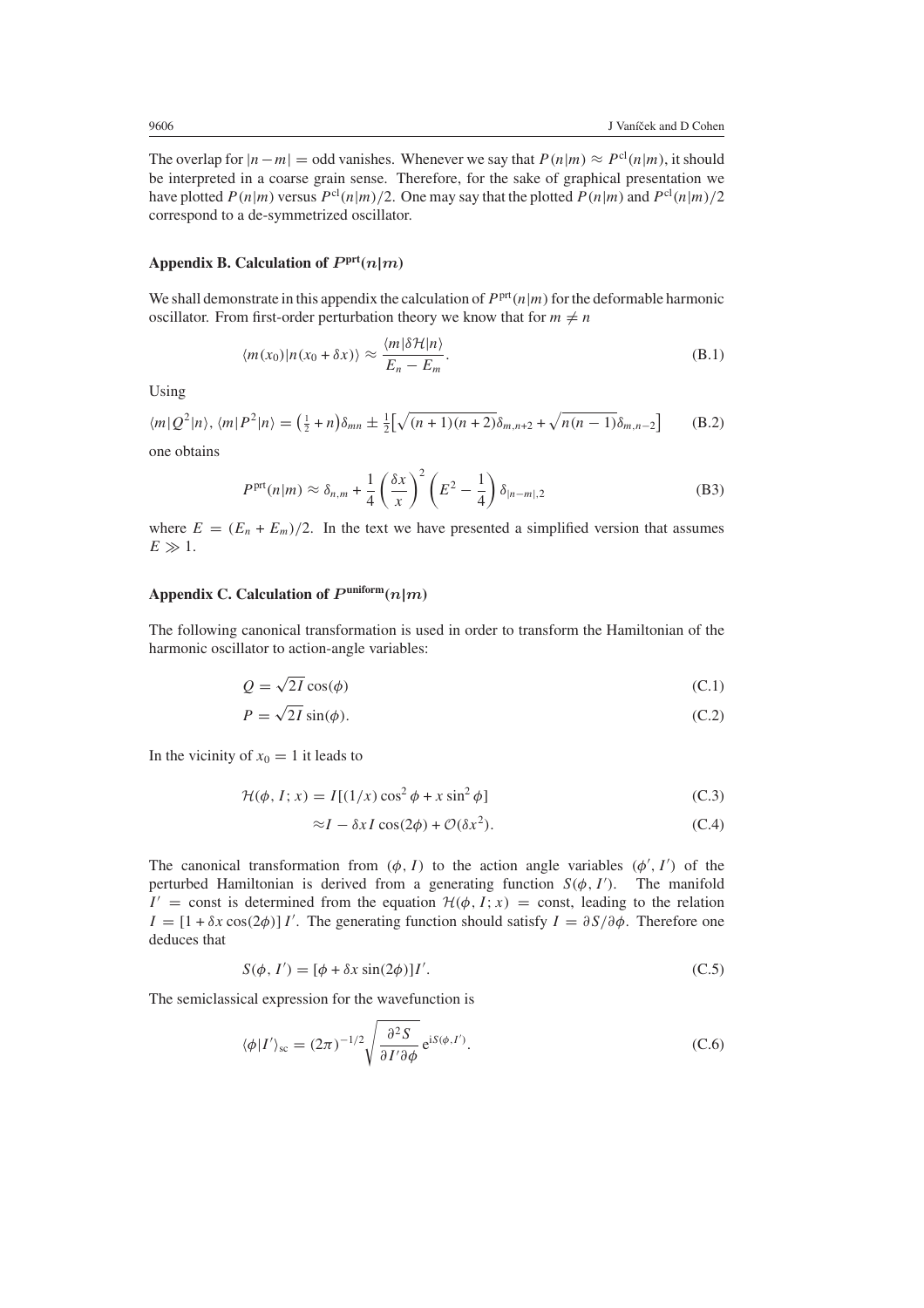The *n*th semiclassical eigenstate corresponds to the substitution  $I' = E_n = n + \frac{1}{2}$ . For technical simplicity it is convenient to calculate the overlap between two perturbed wavefunctions  $(x = x_0 \pm \delta x/2)$ .

$$
\langle n(x_0 + \delta x/2) | m(x_0 - \delta x/2) \rangle = \int_0^{2\pi} d\phi \langle \phi | I'' = E_n \rangle^* \langle \phi | I' = E_m \rangle
$$
  
= 
$$
\frac{1}{2\pi} \int_0^{2\pi} d\phi \sqrt{1 - \delta x^2 \cos^2 2\phi} \times \exp[i(E_m - E_n)\phi - i\delta x E \sin 2\phi]
$$
 (C.7)  

$$
\approx J_{(m-n)/2}(\delta x E)
$$
 (C.8)

Above *I'* and *I''* correspond to the perturbations  $\pm \delta x/2$ , and  $E = (E_n + E_m)/2$ . In the main text we have reverted to a more general version of this expression that does not assume  $x_0 = 1$ . It is important to realize that because of the assumption  $\delta x \ll x$  the pre-exponential factor (which is in fact a 'classical' factor) can be neglected in leading order. Figure [1](#page-5-0) confirms the remarkable agreement of the uniform approximation with the exact result.

## Appendix D. Calculation of  $\mathcal{P}^{\text{uniform}}(t)$

For the purpose of calculation it is more convenient to regard the prepared state as a 'perturbed state' and the evolution Hamiltonian as the 'unperturbed Hamiltonian'. This is of course equivalent to the presentation in the text upon the replacement  $\delta x \mapsto -\delta x$ .

The initial state  $|m(x_0 + \delta x)|$  is characterized by the action  $I' = E_m \equiv E$ . It is represented as in appendix C by

$$
\langle \phi | I' = E \rangle \approx \frac{1}{2\pi} \exp[i(\phi + \delta x \sin 2\phi) E]. \tag{D.1}
$$

The evolving state is represented by

$$
\langle \phi | e^{-it\mathcal{H}_0} | I' = E \rangle = \langle \phi - t | I' = E \rangle. \tag{D.2}
$$

The overlap between the evolving and the initial states is

$$
\frac{1}{2\pi} \int_0^{2\pi} d\phi \exp[i(-t + \delta x[\sin 2(\phi - t) - \sin 2\phi])E].
$$

For  $F(t)$  as defined in [\(12\)](#page-3-3) we obtain (after the required replacement  $\delta x \mapsto -\delta x$ )

$$
F(t) = \frac{1}{2\pi} \int_0^{2\pi} d\phi \exp[i\delta x E \sin t \cos(2\phi - t)] = J_0(2\delta x E \sin t). \tag{D.3}
$$

The survival probability is obtained by squaring this result.

#### **References**

- [1] Cohen D and Heller E J 2000 *Phys. Rev. Lett.* **84** 2841
- [2] Heller E J 1991 *Chaos and Quantum Systems* ed M-J Giannoni *et al* (Amsterdam: Elsevier)
- [3] Kallush S, Segev B, Sergeev A V and Heller E J 2002 *J. Phys. Chem.* A **106** 6006 Sergeev A V and Segev B 2002 *J. Phys. A: Math. Gen.* **35** 1769
- [4] Jalabert R A and Pastawski H M 2001 *Phys. Rev. Lett.* **86** 2490 Cucchietti F M, Pastawski H M and Jalabert R 2000 *Physica* A **283** 285 Emerson J V 2002 *Phys. Rev. Lett.* **89** 284102 Cucchietti F M, Pastawski H M and Wisniacki D A 2002 *Phys. Rev.* E **65** 045206 Cucchietti F M, Lewenkopf H, Mucciolo E R, Pastawski H M and Vallejos R O 2002 *Phys. Rev.* E **65** 046209 Benenti G and Casati G 2002 *Phys. Rev.* E **65** 066205 Cerruti N R and Tomsovic S 2002 *Phys. Rev. Lett.* **88** 054103